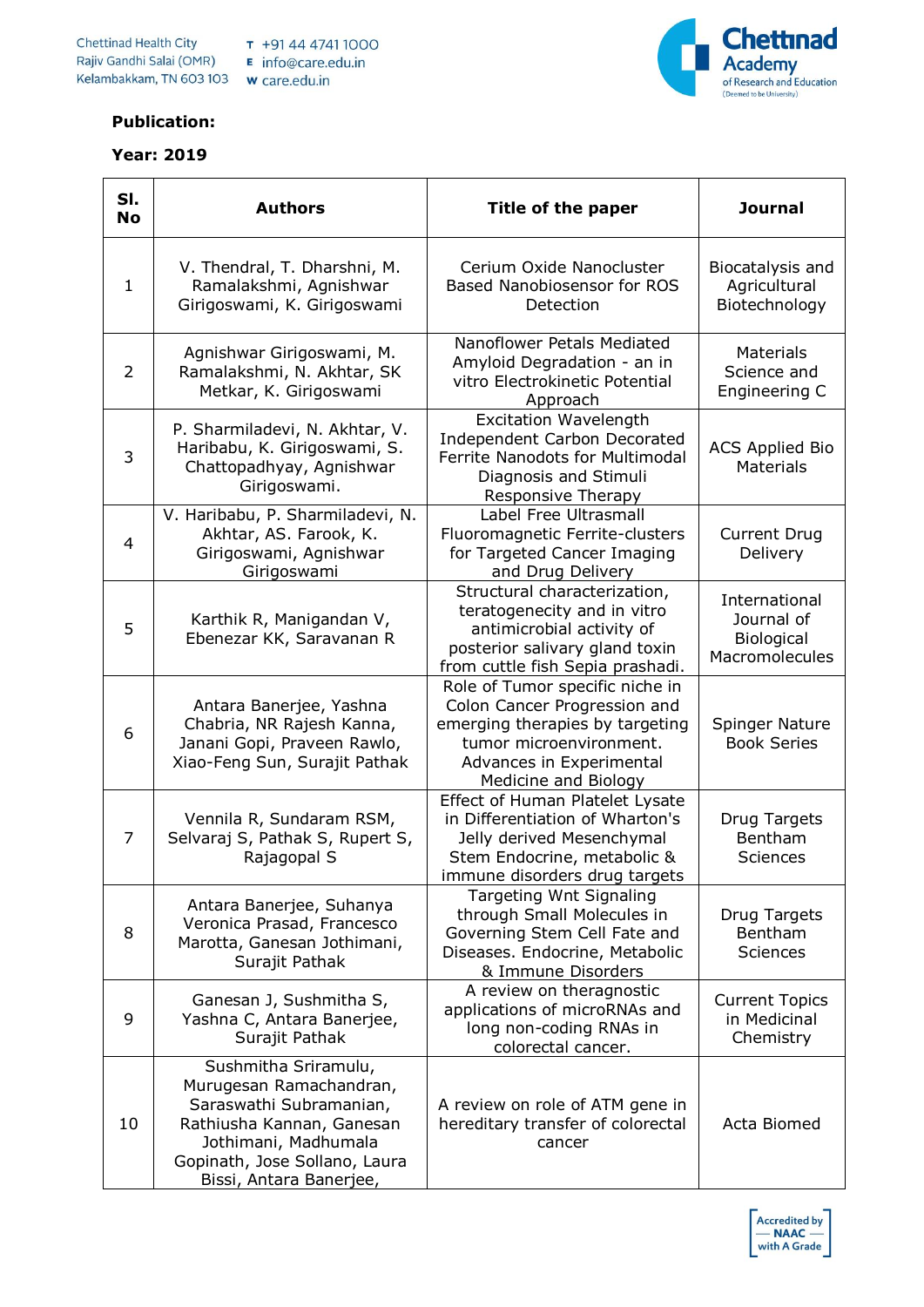

|    | Francesco Marotta, Pathak S                                                                                                               |                                                                                                                                                        |                                                             |
|----|-------------------------------------------------------------------------------------------------------------------------------------------|--------------------------------------------------------------------------------------------------------------------------------------------------------|-------------------------------------------------------------|
| 11 | Vimala Devi S, Ramachandran<br>Murugesan, Francesco Marotta,<br>Antara Banerjee, Xiao Feng Sun,<br>Surajit Pathak                         | Comparative study on anti-<br>proliferative potentials of zinc<br>oxide and aluminium oxide<br>nanoparticles in colon cancer<br>cells                  | Acta Biomed                                                 |
| 12 | Girigoswami K and Akhtar N                                                                                                                | Nanobiosensors and<br>fluorescence based biosensors:<br>An overview.                                                                                   | International<br>Journal of Nano<br>Dimension               |
| 13 | Sanjay K Metkar and<br>Girigoswami K                                                                                                      | Diagnostic Biosensors in<br>Medicine- a Review                                                                                                         | Biocatalysis and<br>Agricultural<br>Biotechnology           |
| 14 | Sindhu Varghese S. Gowtham<br>Kumar                                                                                                       | Association between genetic<br>variants of NOS3, TGF-β and<br>susceptibility of diabetic<br>nephropathy: A meta-analysis                               | Meta Gene                                                   |
| 15 | Akram Husain R.S, Subramanian<br>K, Shiek S.S.J.Ahmed and<br>Ramakrishnan V.                                                              | Association of PSEN1 rs165932<br>polymorphism with Alzheimer's<br>disease susceptibility: An<br>extensive meta-analysis                                | Meta Gene                                                   |
| 16 | Jeyasubramanian K, Muthuselvi<br>M, Hikku GS and Muthusankar E                                                                            | Improving electrochemical<br>performance of reduced<br>graphene oxide by<br>counteracting its aggregation<br>through intercalation of<br>nanoparticles | Journal of<br>Colloid and<br>Interface<br>Science           |
| 17 | Jeyasubramaniana K, William<br>RV, Thiruramanathan P, Hikku<br>GS, Vimal Kumar M, Ashima B,<br>Pandiyarasan Veluswamy and<br>Hiroya Ikeda | Dielectric and Magnetic<br>Properties of Nanoporous Nickel<br>Doped Zinc Oxide for Spintronic<br>Applications                                          | Journal of<br>Magnetism and<br>Magnetic<br><b>Materials</b> |
| 18 | Jeen Robert RB, Hikku GS,<br>Jeyasubramanian K, Jacobjose J<br>and Malkiya Rasalin Prince R.                                              | ZnO nanoparticles impregnated<br>polymer composite as<br>superhydrophobic anti-corrosive<br>coating for Aluminium-6061<br>alloy                        | Materials<br>Research<br><b>Express</b>                     |
| 19 | Weslen Vedakumari S, Rethinam<br>Senthil, Sathiya Sekar,<br>Chidambaram Saravana Babu,<br>Thotapalli Parvathaleswara<br>Sastry            | <b>Enhancing Anti-Cancer Activity</b><br>of Erlotinib by Antibody<br>Conjugated Nanofibrin - In<br>Vitro Studies on Lung<br>Adenocarcinoma Cell Lines. | <b>Materials</b><br>Chemistry and<br>Physics                |
| 20 | S Karthikeyan and Shivakumar<br>CN Ramgopal and Sagayaraj K                                                                               | General well-being and self-<br>concept of mothers having<br>children with multiple<br>disabilities                                                    | Journal of<br>Psychological<br>Researches                   |
| 21 | Sagayaraj K.                                                                                                                              | Captive Behaviour study of big<br>four Indian snakes                                                                                                   | International<br>journal of<br>Scientific<br>Research       |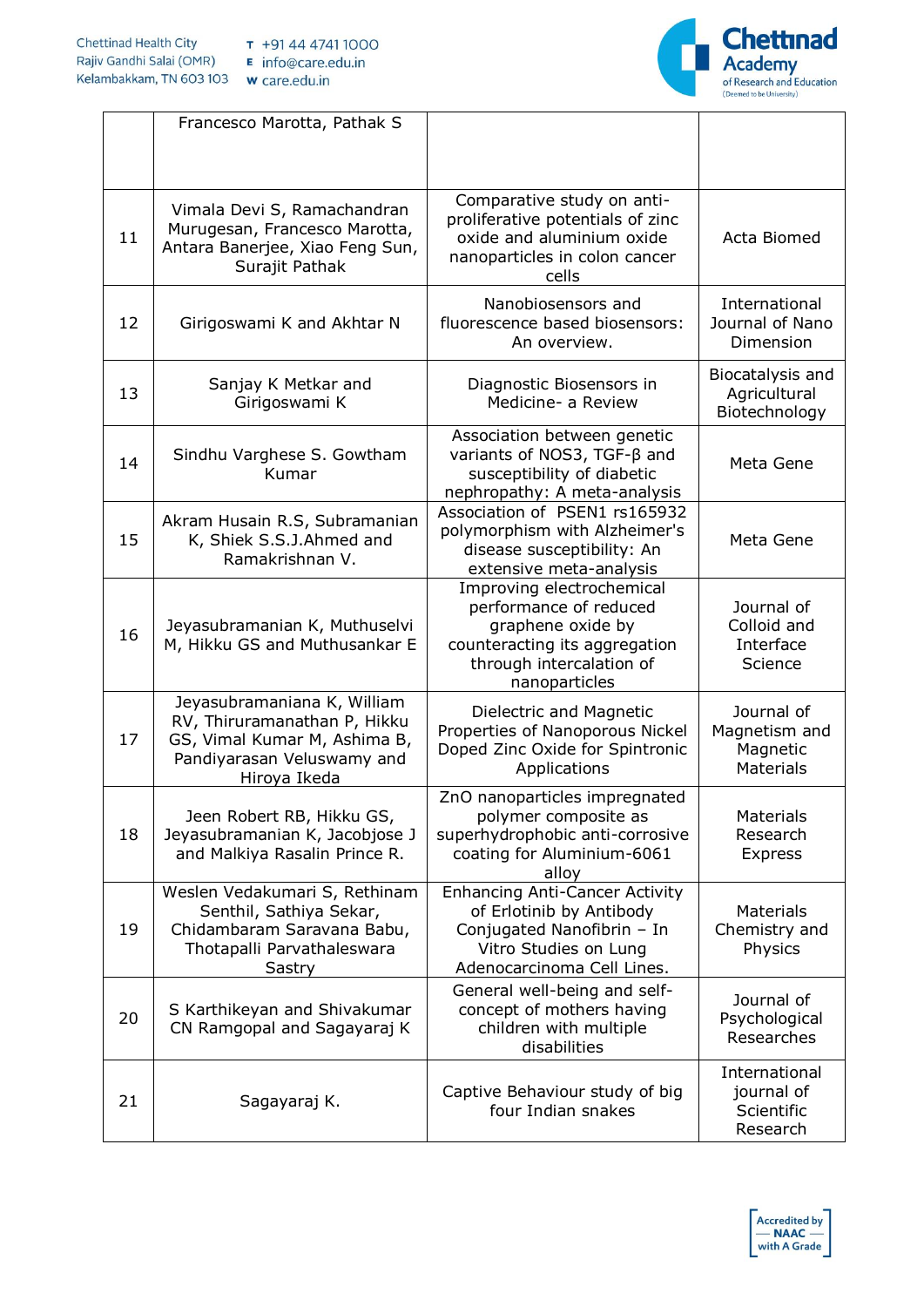

| 22 | Arumugam V, Manigandan V,<br>Saravanan N, Saravanan R,<br>Karthi S, Umamahesheswari S &<br>Sathishkumar P.                  | Tunicates as a biocontrol tool<br>for larvicides acute toxicity of<br>Zika virus vector Aedes aegypti                         | 3 Biotech                                                                      |
|----|-----------------------------------------------------------------------------------------------------------------------------|-------------------------------------------------------------------------------------------------------------------------------|--------------------------------------------------------------------------------|
| 23 | Weslen Vedakumari,<br>Jayalakshmi, Sanjayan,<br>Jayavardhini, Arya, Murugesan                                               | Fabrication of microcomposites<br>based on silk sericin<br>and monetite for bone tissue<br>engineering                        | Polymer Bulletin                                                               |
| 24 | S. Ghosh, K. Girigoswami,<br>Agnishwar Girigoswami                                                                          | Membrane Encapsulated<br>Camouflaged Nanomedicines in<br>Drug Delivery                                                        | Nanomedicine                                                                   |
| 25 | ManigandanV, Velusamy A,<br>Rubanya P, Karthik R, Karthi S,<br>Sri RamkumarV, Umamaheswari<br>S, Saravanan R & Arivalagan P | Antioxidant, anticoagulant and<br>mosquitocidal properties of<br>water soluble polysaccharides<br>(WSPs) from Indian seaweeds | <b>Biochem</b>                                                                 |
| 26 | Thangavel M, Devaprasad M,<br>Mariappan A, Abhinand.P.A,<br>Subramaniyan K                                                  | Ligand-Based Pharmacophore<br>Modeling Studies Of Tnf- Alpha-<br>Converting Enzyme Inhibitors                                 | Indian Journal<br>Of Applied<br>Research                                       |
| 27 | Devaprsad M, Thangavel M,<br>Mariappan A, Abhinand.P.A.<br>Subramaniyan K                                                   | Virtual Screening of<br>Phytochemicals With Anti-<br>Alzheimer Glycogen Synthase<br>Kinase-3 Beta Activity.                   | International<br>Journal of<br>Scientific<br>Research                          |
| 28 | Johannes Knorr, Pandian<br>Sokkar, Paolo Costa, Wolfram<br>Sander, Elsa Sanchez-Garcia<br>and Patrick Nuernberger           | How protic solvents determine<br>the reaction mechanisms of<br>diphenylcarbene in solution                                    | Journal of<br>Organic<br>Chemistry.                                            |
| 29 | P Subitha, Murugesan R.,<br>Narayan S                                                                                       | Chlorogenic Acid- Loaded<br>Calcium Phosphate Chitosan<br>Nanogel as Biofilm Degradative<br><b>Materials</b>                  | The<br>International<br>Journal of<br>Biochemistry &<br>Cell Biology           |
| 30 | Subramanian, M., Thotakura,<br>B., Chandra Sekaran, S.P.,<br>Jyothi, A.K., Sundaramurthi, I                                 | Naringin Ameliorates<br>Streptozotocin-Induced<br>Diabetes through Forkhead Box<br>M1-Mediated Beta Cell<br>Proliferation     | <b>Cells Tissues</b><br>Organs                                                 |
| 31 | T.K Balaji                                                                                                                  | HPTLC finger print profile of<br>Gossypium herbaceum linn                                                                     | International<br>Journal of<br>Universal<br>Pharmacy and<br><b>Biosciences</b> |
| 32 | Victor A, Rajilarajendran H.                                                                                                | Radial artery - caliber and<br>course cardiologist's perspective                                                              | International<br>Journal of<br>Research and<br>Review                          |
| 33 | Pitchai Ansar Khalifullah, N<br>Ananthi                                                                                     | A study of Sr. Fructosamine<br>level, FPG and HbA1C level in<br>the hypothyroid patients at<br>tertiary health care centre    | MedPulse<br>International<br>Journal of<br>Biochemistry                        |

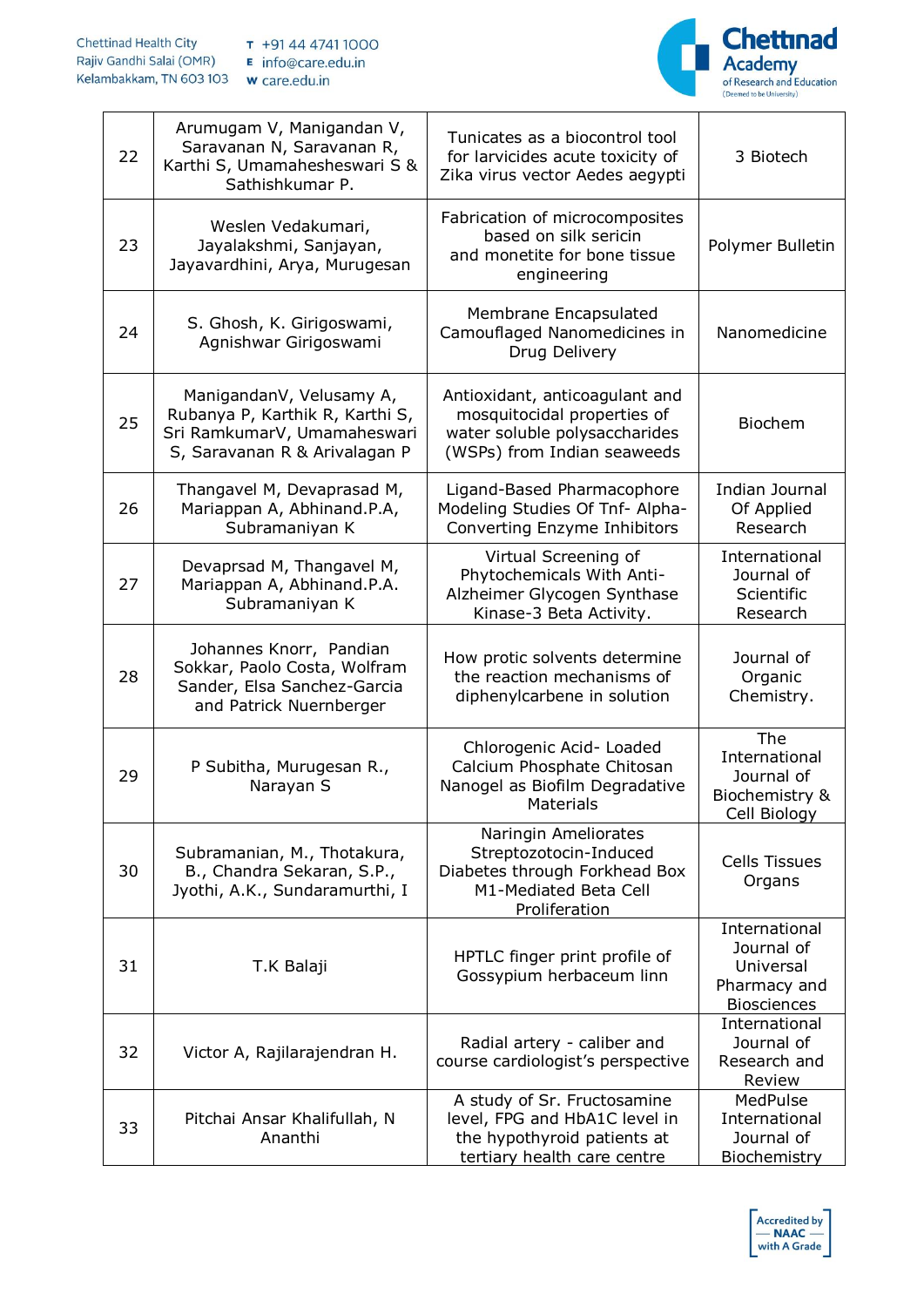

| 34 | Pitchai Ansar Khalifullah, N<br>Ananthi                                                                                                                                 | A study of fasting insulin level<br>among obese and non-obese<br>patients at tertiary health care<br>Centre.                                            | MedPulse<br>International<br>Journal of<br>Biochemistry                    |
|----|-------------------------------------------------------------------------------------------------------------------------------------------------------------------------|---------------------------------------------------------------------------------------------------------------------------------------------------------|----------------------------------------------------------------------------|
| 35 | Shahnaz Khatun, Santhini<br>Gopapalakrishnan.S, Dr E<br>Malligai , VinodkumarHR                                                                                         | Evaluation of Serum Zinc,<br>Copper Level and their<br>Correlation with Cu/Zn Ratio<br>and FT3/FT4 Ratio in<br>Hypothyroidism                           | Journal of<br>clinical and<br>diagnostic<br>research                       |
| 36 | Venkata Kasyapi V,<br>Thirunavukarasu Palanisamy,<br>Priya Kanagamuthu,<br>Rajasekaran S,<br>Paventhan K, Prabakaran S,<br>Namasivaya Navin RB, Balaji D,<br>Ramyashree | A cross sectional study of<br>neutrophil to lymphocyte ratio<br>in patients with benign<br>paroxysmal positional vertigo                                | Med pulse<br>International<br>Journal of ENT                               |
| 37 | S. K. Nawaz Ahmed, M.<br>Sreenivasan.                                                                                                                                   | Study of Cephalic Index among<br>the Tamil population                                                                                                   | Medico-Legal<br>Update                                                     |
| 38 | M. Sreenivasan, S. K. Nawaz<br>Ahmed                                                                                                                                    | Estimation of Stature from<br>Ulnar length in living adult<br>Females of Tamil population                                                               | Indian Journal<br>of Forensic<br>Medicine &<br>Toxicology                  |
| 39 | M. Sreenivasan, S. K. Nawaz<br>Ahmed                                                                                                                                    | A Model for Stature prediction<br>from percutaneous Ulnar length<br>in adult Males of Tamil<br>population.                                              | Medico-Legal<br>Update                                                     |
| 40 | M. Sreenivasan, S. K. Nawaz<br>Ahmed                                                                                                                                    | Osteometric Gender<br>determination from Head<br>diameters in Adult Femur                                                                               | Indian Journal<br>of Forensic<br>Medicine &<br>Toxicology                  |
| 41 | S. K. Nawaz Ahmed, M.<br>Sreenivasan.                                                                                                                                   | Study of Cephalic Index among<br>the Tamil population                                                                                                   | Medico-Legal<br>Update                                                     |
| 42 | M. Sreenivasan, S. K. Nawaz<br>Ahmed.                                                                                                                                   | Estimation of Stature from<br>Ulnar length in living adult<br>Females of Tamil population                                                               | <b>Indian Journal</b><br>of Forensic<br>Medicine &<br>Toxicology           |
| 43 | M. Sreenivasan, S. K. Nawaz<br>Ahmed                                                                                                                                    | A Model for Stature prediction<br>from percutaneous Ulnar length<br>in adult Males of Tamil<br>population.                                              | Journal Name:<br>Medico-Legal<br>Update                                    |
| 44 | M. Sreenivasan, S. K. Nawaz<br>Ahmed                                                                                                                                    | Osteometric Gender<br>determination from Head<br>diameters in Adult Femur                                                                               | Journal Name:<br>Indian Journal<br>of Forensic<br>Medicine &<br>Toxicology |
| 45 | Dr. K. ArulKumaran Dr. P.<br>Harishwaran Dr. . Aravind                                                                                                                  | A study on topical use of<br>phenytoin sodium in grade i and<br>grade ii diabetic foot ulcers                                                           | International<br>Journal of<br>Scientific<br>Research                      |
| 46 | Sandeep Jindal, Babu Kumar<br>Shanmugam, M. Chokkalingam,<br>T. Pugazhendhi                                                                                             | Two dimensional speckle<br>tracking echocardiographic<br>abnormalities in chronic liver<br>disease & its correlation using<br>model for end stage liver | International<br>journal of<br>scientific<br>research                      |

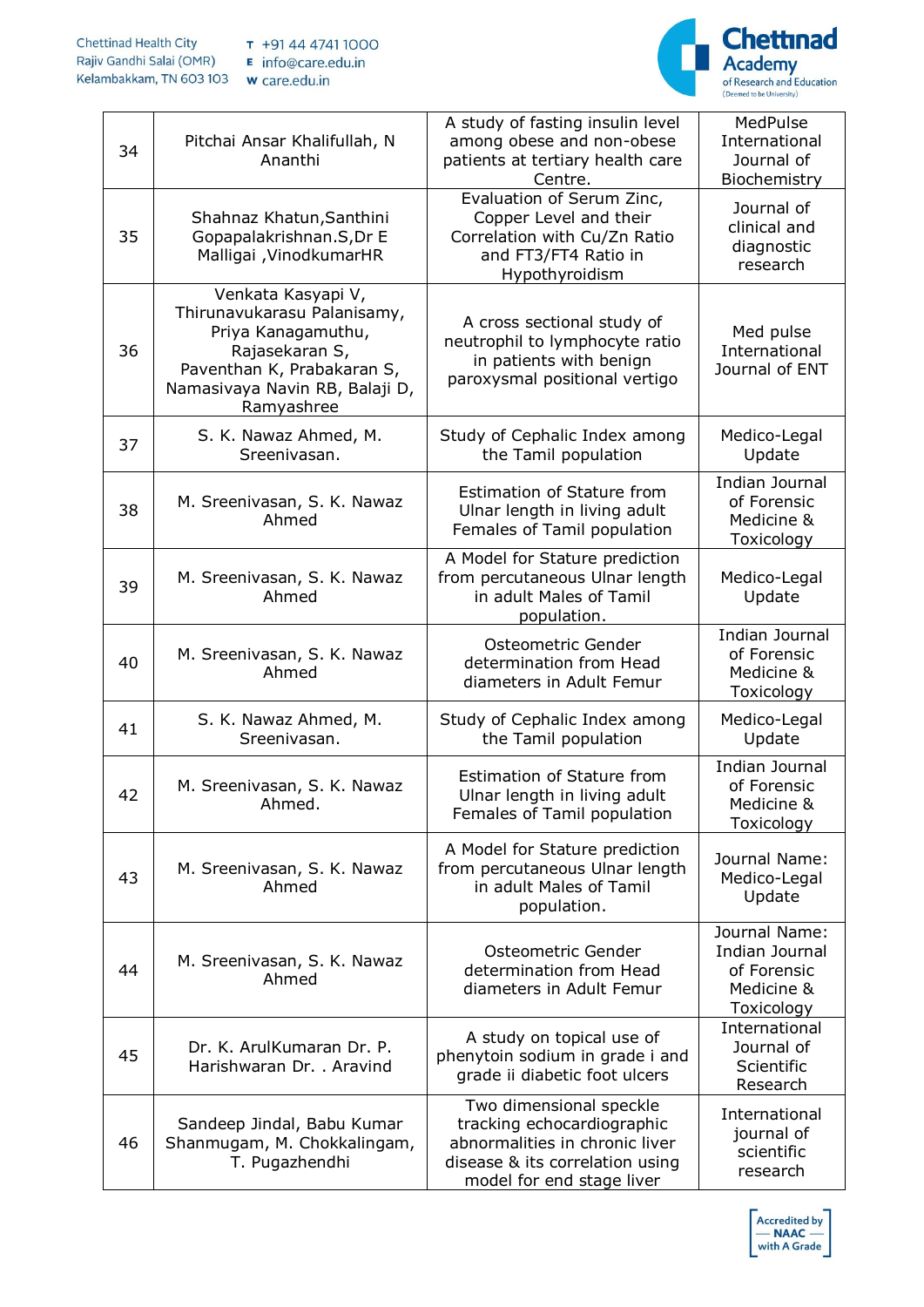

|    |                                                                                                            | disease (meld) score                                                                                                                                                                                      |                                                       |
|----|------------------------------------------------------------------------------------------------------------|-----------------------------------------------------------------------------------------------------------------------------------------------------------------------------------------------------------|-------------------------------------------------------|
|    |                                                                                                            |                                                                                                                                                                                                           |                                                       |
| 47 | Shifa Meharaj SH, Vigneshwaran<br>Jeyasekaran, Priyadarshini<br>Shanmugam, Sabaratnavel<br>Ramasundaram    | Non responders to hepatitis b<br>vaccine among chronic kid ney<br>disease patients on<br>hemodialysis in a tertiary care<br>hospital                                                                      | international<br>journal of<br>scientific<br>research |
| 48 | Saranya Arumugam,<br>Vigneshwaran<br>Jeyasekaran, Jayanthi<br>Sivasubramaniam, Priyadarshini<br>Shanmugam. | Evaluation of the Diagnostic<br>Utility of Second Generation<br>Anti-cyclic Citrullinated<br>Antibodies and Rheumatoid<br>Factor IgM Isotype in Clinically<br>Suspected Rheumatoid Arthritis<br>Patients. | Journal of<br>Clinical and<br>Diagnostic<br>Research  |
| 49 | Alice Peace Selvabai,<br>Shameem Banu Abdul Sattar,<br>Perumal Jayaraman,<br>Priyadarshini Shanmugam.      | Detection and Characterisation<br>of Heteroresistant Vancomycin<br>Intermediate<br>Staphylococcus aureus (hVISA)<br>using Phenotypic and Genotypic<br>Methods                                             | Journal of<br>Clinical and<br>Diagnostic<br>Research  |
| 50 | layarani A, Vasanthi R<br>Priyadarshini Shanmugam                                                          | Phenotypic and Genotypic<br>characterization of<br>Erythromycin resistant Group A<br>Beta Hemolytic Streptococci<br>from Acute tonsillo pharyngitis<br>in a tertiary care hospital.                       | International<br>Journal of<br>Scientific<br>Research |
| 51 | Abisha Jayasingh, Vasanthi<br>Rompicherla, Rajesh Kanna<br>Nandagopal Radha,<br>Priyadarshini Shanmugam    | Comparative Study of Peripheral<br>Blood Smear, Rapid Antigen<br>Detection, ELISA and PCR<br>Methods for Diagnosis of<br>Malaria in a Tertiary Care<br>Centre.                                            | Journal of<br>Clinical and<br>Diagnostic<br>Research  |
| 52 | Elayarani A, Vasanthi R<br>Priyadarshini Shanmugam                                                         | Phenotypic and Genotypic<br>characterization of<br>Erythromycin resistant Group A<br>Beta Hemolytic Streptococci<br>from Acute tonsillo pharyngitis<br>in a tertiary care hospital                        | International<br>Journal of<br>Scientific<br>Research |
| 53 | Giridhar, S., Kumar, J., Attri,<br>S.V                                                                     | Intramuscular Followed by Oral<br>Vitamin A Supplementation in<br>Neonates with Birth Weight<br>from 750 to 1250 g: A<br>Randomized Controlled Trial                                                      | Ind J Clin<br><b>Biochem</b>                          |
| 54 | M.Devaprasad                                                                                               | Ligand-based pharmacophore<br>modeling studies of tnfalpha-<br>converting enzyme inhibitors                                                                                                               | Journal of<br>Applied<br>Research                     |
| 55 | M.Devaprasad                                                                                               | Virtual screening of<br>phytochemicals with anti-<br>alzheimer glycogen synthase<br>kinase $-3$ beta activity                                                                                             | International<br>Journal of<br>Scientific<br>Research |
| 56 | Prabha Swaminathan, Kavitha<br>Karthikeyan                                                                 | The effect of prophylactic<br>betamethasone for fetal lung<br>maturity on glycemic status of<br>diabetic and non-diabetic<br>pregnant women                                                               | medpulse                                              |

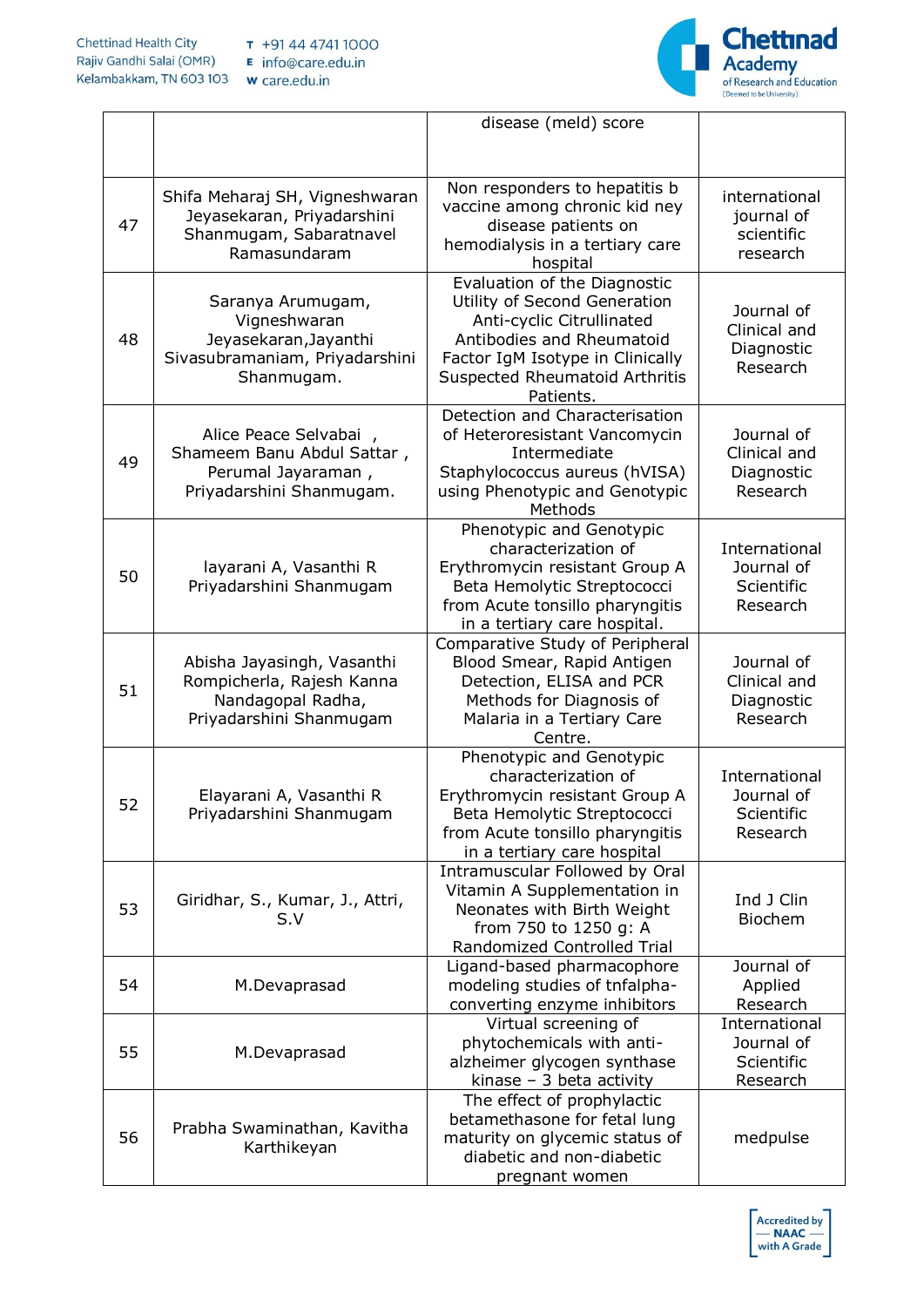

| 57 | Shankar P                                                   | Maternofetal outcomes in early<br>versus late onset pre-<br>eclampsia: a comparative study                                                                                                                                                | International<br>Journal of<br>Reproduction,<br>Contraception,<br>Obstetrics and<br>Gynecology |
|----|-------------------------------------------------------------|-------------------------------------------------------------------------------------------------------------------------------------------------------------------------------------------------------------------------------------------|------------------------------------------------------------------------------------------------|
| 58 | Subramaniam ND, Jenifer A,<br>Devi UL, Suresh P             | Etiology, outcomes and<br>comorbidities among cerebral<br>palsy children attending tertiary<br>care hospital, India: a<br>prospective study.                                                                                              | Int J Contemp<br>Pediatr                                                                       |
| 59 | Prasunapriya Nayak,<br>Shivbhushan Sharma, NVS<br>Chowdary  | Alpha Tocopherol<br>supplementation restricts<br>Aluminium and Ethanol induced<br>oxidative damage in rat brain<br>but fails to protect aganist<br>neurobehavioral damage.                                                                | Journal of<br>dietary<br>supplements                                                           |
| 60 | Ponnambily Jobin                                            | Why have i been touched<br>badly?A 22 years foll-up<br>research study on factors<br>influencing child sex abuse and<br>solutions to stop it                                                                                               | Asian Journal Of<br><b>Nursing</b><br><b>Education And</b><br>Research                         |
| 61 | Ponnambily Jobin                                            | Test and development of fixed-<br>unfixed cost accounting model<br>(FUCAM) in a hospital setting                                                                                                                                          | International<br>Journal of<br>Advances in<br>Nursing<br>Management                            |
| 62 | Ponnambily Jobin                                            | Test and development of fixed-<br>unfixed cost accounting model<br>(FUCAM) in a hospital setting                                                                                                                                          | Manipal Journal<br>of Nursing and<br><b>Health Science</b>                                     |
| 63 | Shanthi M., C. Kanniammal,<br>Jaideep Mahendra, G. V. Valli | The effectiveness of<br>information, education and<br>communication on knowledge,<br>attitude, practice regarding<br>obesity among adolescents at<br>selected Government Schools in<br>Kancheepuram District.                             | Indian Journal<br>of Public Health<br>Research &<br>Development                                |
| 64 | Ponnambily Jobin                                            | Flawed Indian laws which<br>paralyze the lives of women<br>since five decades - A Nurse<br>Researcher's Perceptive                                                                                                                        | Asian Journal of<br><b>Nursing</b><br><b>Education and</b><br>Research                         |
| 65 | S. Tharaniya Sowmiya. T, D.<br>Joanie Priya                 | A descriptive study to assess<br>the knowledge and attitude<br>towards emergency<br>contraception pills among<br>married women with<br>reproductive age group in a<br>selected IT company at<br>Kanchipuram district,<br>Tamilnadu, India | International<br>Journal Of<br>Research And<br>Analytical<br><b>Reviews</b>                    |
| 66 | RebethaS.PreethianushyaDivya<br>R.Devaki.                   | A descriptive study to assess<br>smart phone addiction among<br>under graduate students in<br>selected college,<br>Kancheepuram district,<br>Tamilnadu.                                                                                   | International<br>Journal Of<br>Research And<br>Analytical<br>Reviews                           |

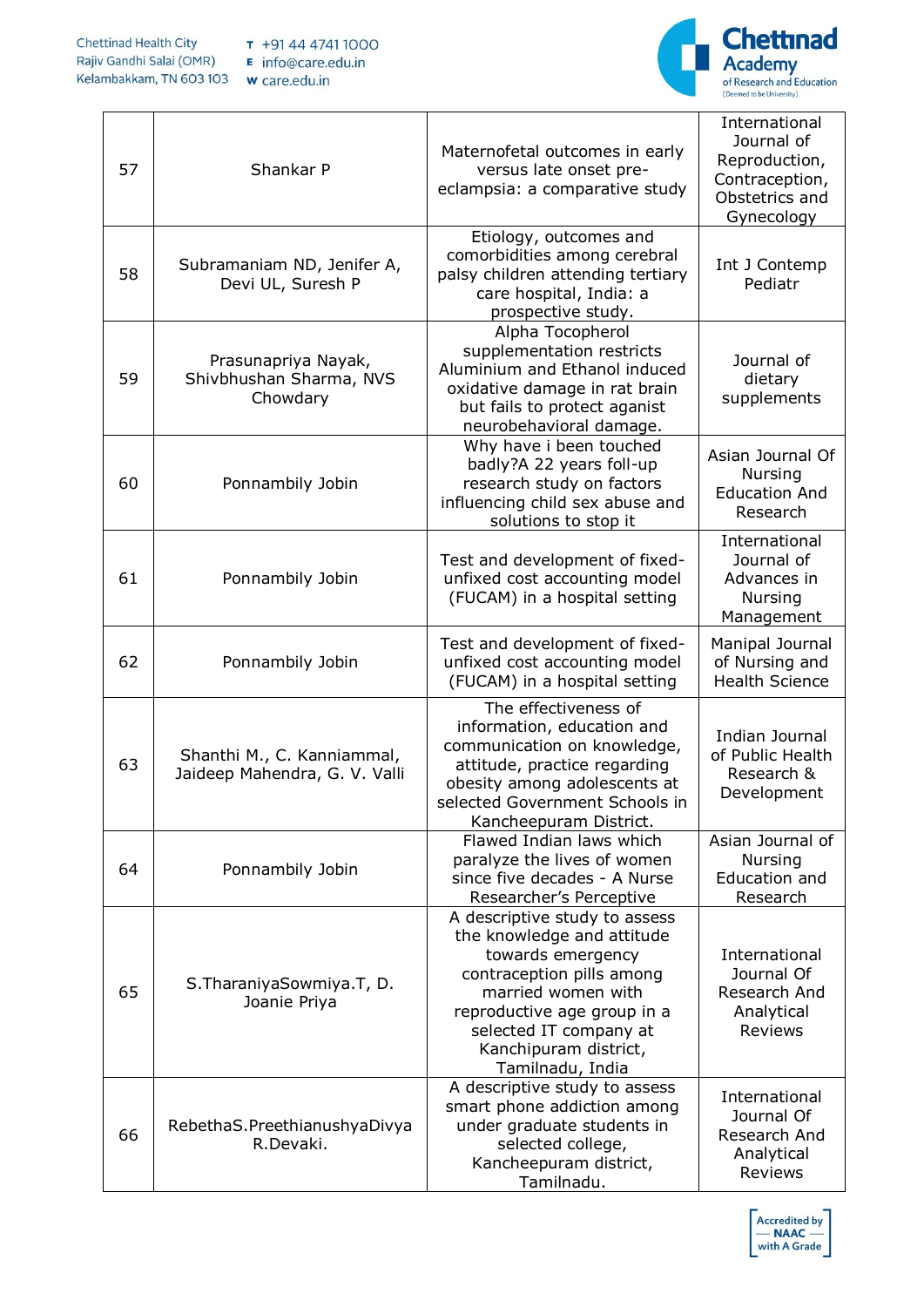

| 67 | Vinothini.VShalini.M<br>M. Yaga Jeyanthi | A study to assess the<br>knowledge on cervical cancer<br>screening among adult women<br>at selected schools,<br>Kanchipuram district, Tamilnadu                                           | International<br>Journal Of<br>Research And<br>Analytical<br>Reviews |
|----|------------------------------------------|-------------------------------------------------------------------------------------------------------------------------------------------------------------------------------------------|----------------------------------------------------------------------|
| 68 | KawsalyaAravindan<br>PriyankaDeepika     | A descriptive study to assess<br>the activities of daily living level<br>of fatigue among patients<br>hemodialysis at<br>undergoing<br>selected hospital                                  | International<br>Journal Of<br>Research And<br>Analytical<br>Reviews |
| 69 | Thenaruvi.RAcshal<br>Racheal.LSandhiya.B | A study to assess the<br>knowlegde and quality of life<br>among adult asthmatics in<br>selected hospital, Kelambakka,<br>Kancheepuram district,<br>Tamilnadu.                             | Paripex Indian<br>Journal of<br>Research                             |
| 70 | Surya B., Ravivarman G.                  | A study of the health care<br>seeking behavior about the<br>reproductive tract infection<br>among the rural women in<br>reproductive age group in<br>Kancheepuram district, Tamil<br>Nadu | International<br>Journal of<br>Pharmaceutical<br>Research            |
| 71 | Ambigai S.S.K., Srinivasan S.            | A cross study: The proportion of<br>PCOS in women presenting with<br>acne vulgaris                                                                                                        | International<br>Journal of<br>Pharmaceutical<br>Research            |
| 72 | Manjumeena D., Srinivasan S.             | A clinical study of psoriasis and<br>its association with metabolic<br>comorbidities                                                                                                      | International<br>Journal of<br>Pharmaceutical<br>Research            |
| 73 | Loganathan S., Murali R.                 | A modern approach on self care<br>practices among type 2 diabetic<br>patients                                                                                                             | International<br>Journal of<br>Pharmaceutical<br>Research            |
| 74 | Sudharsan B., Ravivarman G.              | Impact of alcohol and smoking<br>factors for urinary incontinence<br>in urban                                                                                                             | International<br>Journal of<br>Pharmaceutical<br>Research            |
| 75 | Kiruba D., Srinivasan S.                 | Evaluate the efficacy of<br>autologous serum therapy<br>(AST) in patients with chronic<br>idiopathic urticaria                                                                            | International<br>Journal of<br>Pharmaceutical<br>Research            |
| 76 | Madhumitha M., Srinivasan S.             | A study of efficacy of<br>autologous platelet rich plasma<br>in the treatment of chronic<br>diabetic foot ulcers                                                                          | International<br>Journal of<br>Pharmaceutical<br>Research            |
| 77 | Sudharsan B., Ravivarman G.              | Measuring quality of life among<br>elderly: Associations of several<br>metrics                                                                                                            | International<br>Journal of<br>Pharmaceutical<br>Research            |
| 78 | Surya B., Ravivarman G.                  | A community based cross<br>sectional study on the<br>prevalence of reproductive tract<br>infections among rural women<br>in Kancheepuram district, Tamil                                  | International<br>Journal of<br>Pharmaceutical<br>Research            |

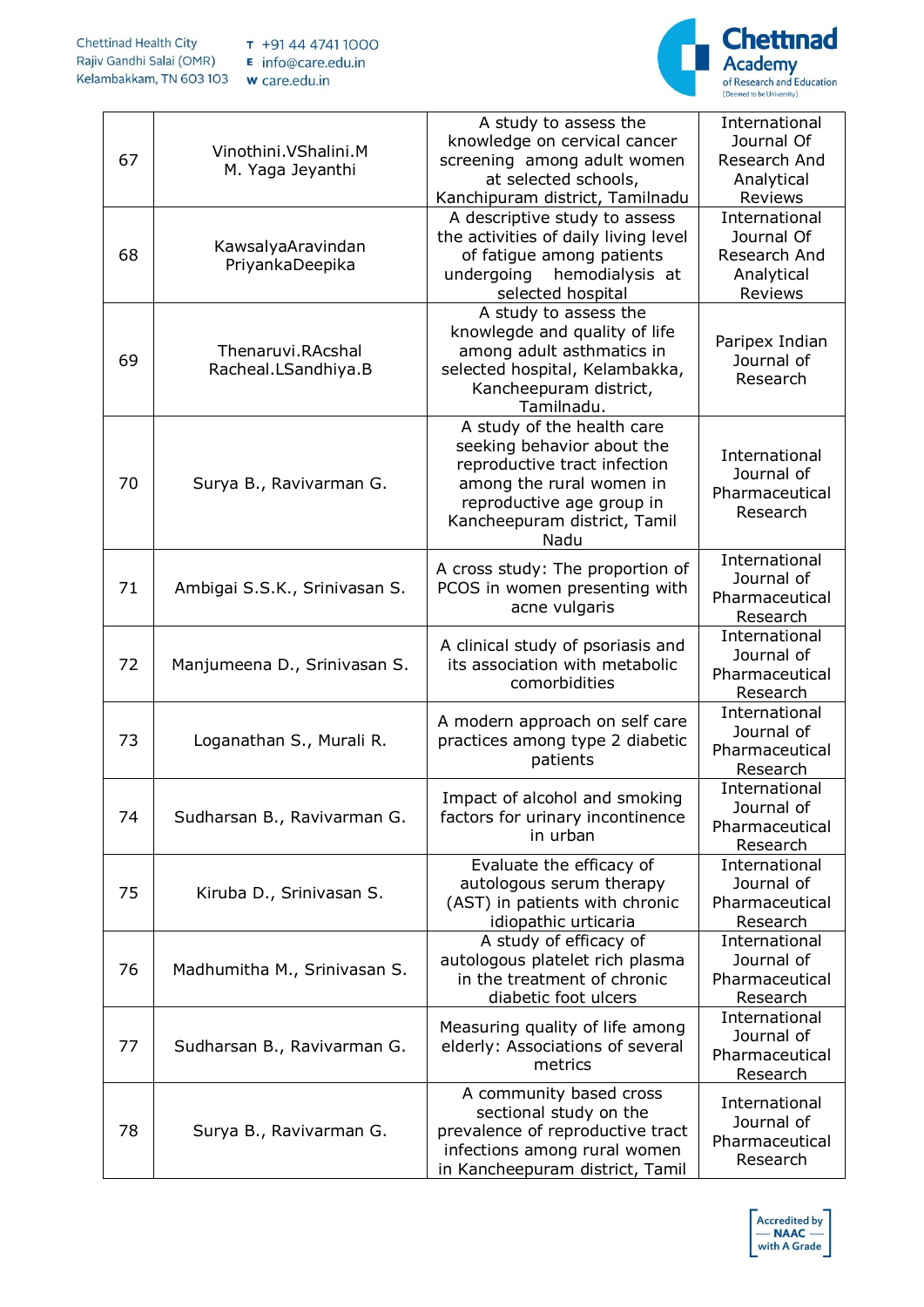

|    |                                                                                                                                                               | Nadu                                                                                                                                                                |                                                           |
|----|---------------------------------------------------------------------------------------------------------------------------------------------------------------|---------------------------------------------------------------------------------------------------------------------------------------------------------------------|-----------------------------------------------------------|
|    |                                                                                                                                                               |                                                                                                                                                                     |                                                           |
| 79 | Madhumitha M., Srinivasan S.                                                                                                                                  | An observation for any side<br>effects of PRP in patients with<br>chronic diabetic foot ulcers                                                                      | International<br>Journal of<br>Pharmaceutical<br>Research |
| 80 | Uppili Venkat Ragavan M.,<br>Murali R.                                                                                                                        | Prevalence and risk factors of<br>osteoarthritis of knee joint<br>among adult population in rural<br>area of Kancheepuram district,<br><b>Tamil Nadu</b>            | International<br>Journal of<br>Pharmaceutical<br>Research |
| 81 | Surya B., Ravivarman G.                                                                                                                                       | A study of infections among<br>rural women: Association of<br>socio demographic factors with<br>dyspareunia and abdominal pain                                      | International<br>Journal of<br>Pharmaceutical<br>Research |
| 82 | Uppili Venkat Ragavan M.,<br>Murali R.                                                                                                                        | Measurement the prevalence of<br>osteoarthritis of knee joint in<br>urban                                                                                           | International<br>Journal of<br>Pharmaceutical<br>Research |
| 83 | Srinivas K.S.N., Murali R.                                                                                                                                    | A hospital based cross sectional<br>study: Distribution of study<br>ladies according to usage of<br>family planning methods and<br>previous history of hypertension | International<br>Journal of<br>Pharmaceutical<br>Research |
| 84 | Christopher C., Murali R.                                                                                                                                     | To estimate the prevalence of<br>depression, anxiety, and stress<br>among adolescents in<br>Kancheepuram district, Tamil<br>Nadu                                    | International<br>Journal of<br>Pharmaceutical<br>Research |
| 85 | Shivasakthimani R., Ravivarman<br>G.                                                                                                                          | A hospital based cross sectional<br>study: Distribution of<br>compliance for completion of<br>arv 4 dose among study<br>participants                                | International<br>Journal of<br>Pharmaceutical<br>Research |
| 86 | Maanasa T.J., Srinivasan S.                                                                                                                                   | A study of the ultrasonographic<br>cross sectional area [CSA] and<br>fascicular changes of ulnar<br>nerve in patients newly<br>diagnosed with hansen's<br>disease   | International<br>Journal of<br>Pharmaceutical<br>Research |
| 87 | Mallika S.V., Murali R.                                                                                                                                       | An evaluation of epidemiological<br>factors relating to overweight,<br>obesity in urban Chennai                                                                     | International<br>Journal of<br>Pharmaceutical<br>Research |
| 88 | Maria Annita Tellcott S.,<br>Sriniavasan B., Ruthran V.,<br>Joseph J., Sabari Sridhar O.T.,<br>Kailash Suresh K., Shajahan<br>Ismail S., Kailash, Shabeeba K. | The pattern of cognitive<br>impairment in patients with<br>alcohol dependence syndrome                                                                              | International<br>Journal of<br>Pharmaceutical<br>Research |
| 89 | Srinivas K.S.N., Murali R.                                                                                                                                    | A hospital based cross sectional<br>study: Influence of demographic<br>factors for pregnant women in<br>Chennai                                                     | International<br>Journal of<br>Pharmaceutical<br>Research |

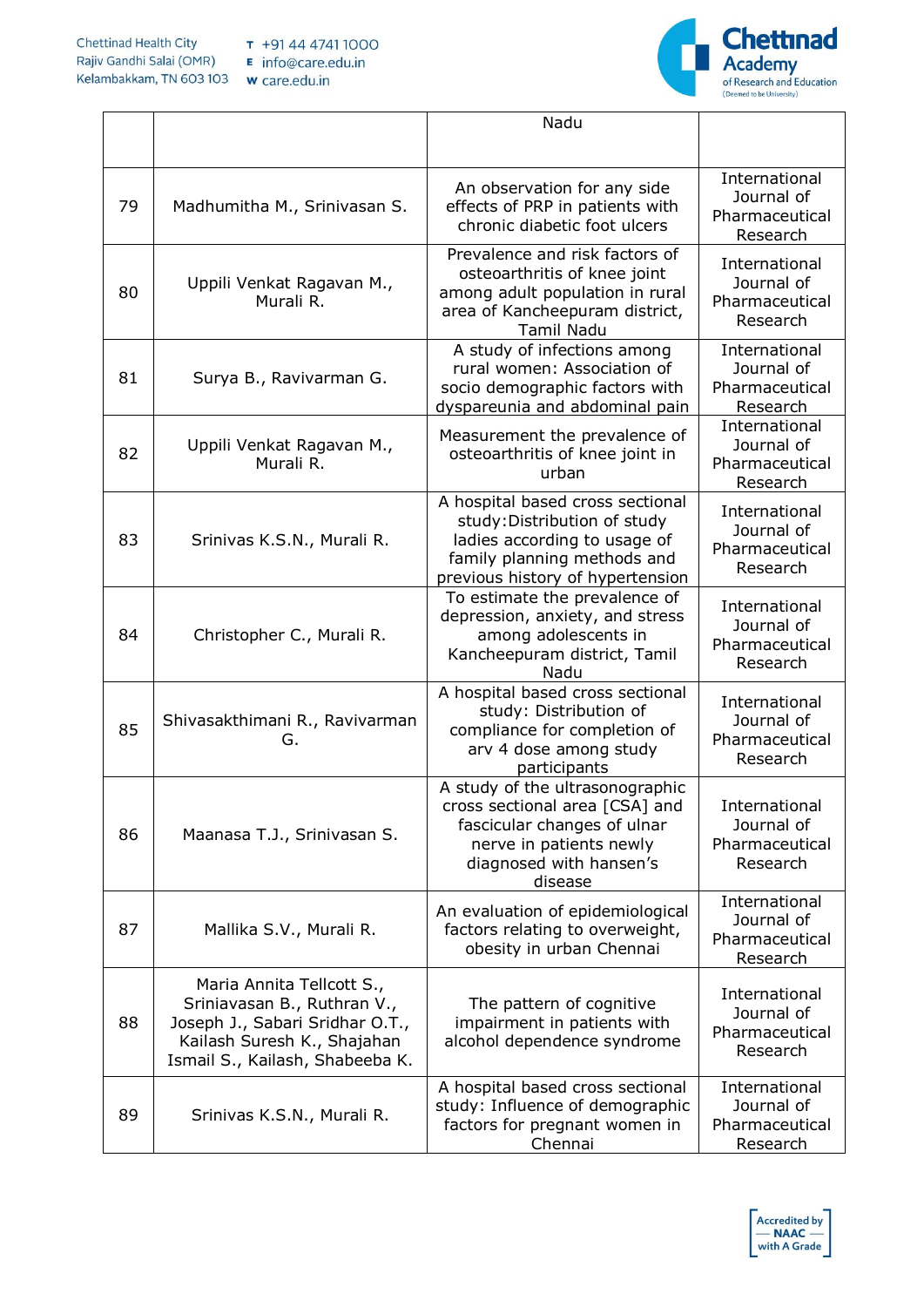

| 90  | Srinivas K.S.N., Murali R.                                                                                                                                          | Risk factors associated with pih:<br>Adjusted odds ratios by multiple<br>logistic regression analysis                                                                           | International<br>Journal of<br>Pharmaceutical<br>Research |
|-----|---------------------------------------------------------------------------------------------------------------------------------------------------------------------|---------------------------------------------------------------------------------------------------------------------------------------------------------------------------------|-----------------------------------------------------------|
| 91  | Lingeswaran W., Murali R.                                                                                                                                           | A study on risk factors of<br>anaemia among pregnant<br>women                                                                                                                   | International<br>Journal of<br>Pharmaceutical<br>Research |
| 92  | Lingeswaran, Murali R.                                                                                                                                              | An approach of nutritional<br>deficiency disorder among<br>pregnant women                                                                                                       | International<br>Journal of<br>Pharmaceutical<br>Research |
| 93  | Ruthran V., Joseph J.                                                                                                                                               | An approach of resistance<br>pattern of the four common<br>antifungal drugs griseofulvin,<br>terbinafine, itraconazole and<br>fluconazole in patients having<br>dermatophytosis | International<br>Journal of<br>Pharmaceutical<br>Research |
| 94  | Riswana Jasmine M., Kulah S.                                                                                                                                        | Correlate the clinical response<br>of drugs with the invitro<br>antifungal susceptibility                                                                                       | International<br>Journal of<br>Pharmaceutical<br>Research |
| 95  | Preethi K., Srinivasan B.                                                                                                                                           | A study of ultrasound guided<br>examination of peripheral<br>nerves with electrophysiologic<br>correlation in leprosy                                                           | International<br>Journal of<br>Pharmaceutical<br>Research |
| 96  | Maanasa T.J., Srinivasan B.,<br>Vidyendranruthran, Joseph J.,<br>Sabari Sridhar O.T., Kumar<br>K.S., Sabari S.I., Kailash, Kulah<br>S.                              | An assessment study of the<br>attitude of caregiver and ward<br>staff on aggression in hospital                                                                                 | International<br>Journal of<br>Pharmaceutical<br>Research |
| 97  | Mallika S.V., Murali R.                                                                                                                                             | Impact of an external and<br>internal factors of overweight<br>and obesity in urban                                                                                             | International<br>Journal of<br>Pharmaceutical<br>Research |
| 98  | Srinivas K.S.N., Murali R.                                                                                                                                          | A hospital based cross sectional<br>study: Clinicoepidemiological<br>factors for pregnancy induced<br>hypertension among antenatal<br>mothers                                   | International<br>Journal of<br>Pharmaceutical<br>Research |
| 99  | Riswana Jasmine M., Srinivasan<br>S.                                                                                                                                | A study of resistance to<br>systemic antifungal drugs and<br>its clinical correlation in<br>dermatophytosis                                                                     | International<br>Journal of<br>Pharmaceutical<br>Research |
| 100 | Manjumeena D., Maria Annita<br>Tellcott S.                                                                                                                          | Comparisions of the severity of<br>psoriasis with metabolic<br>comorbidities in kanchipuram<br>district                                                                         | International<br>Journal of<br>Pharmaceutical<br>Research |
| 101 | Maria Annitatellcott S.,<br>Srinivasan B., Vidyendran R.,<br>Jessie J., Sabari Sridhar O.T.,<br>Kailash Suresh K., Shajahan<br>Ismail S., Kailash,<br>Shabeebakulah | A study for influencing of<br>several factors in alcohol<br>dependence patients                                                                                                 | International<br>Journal of<br>Pharmaceutical<br>Research |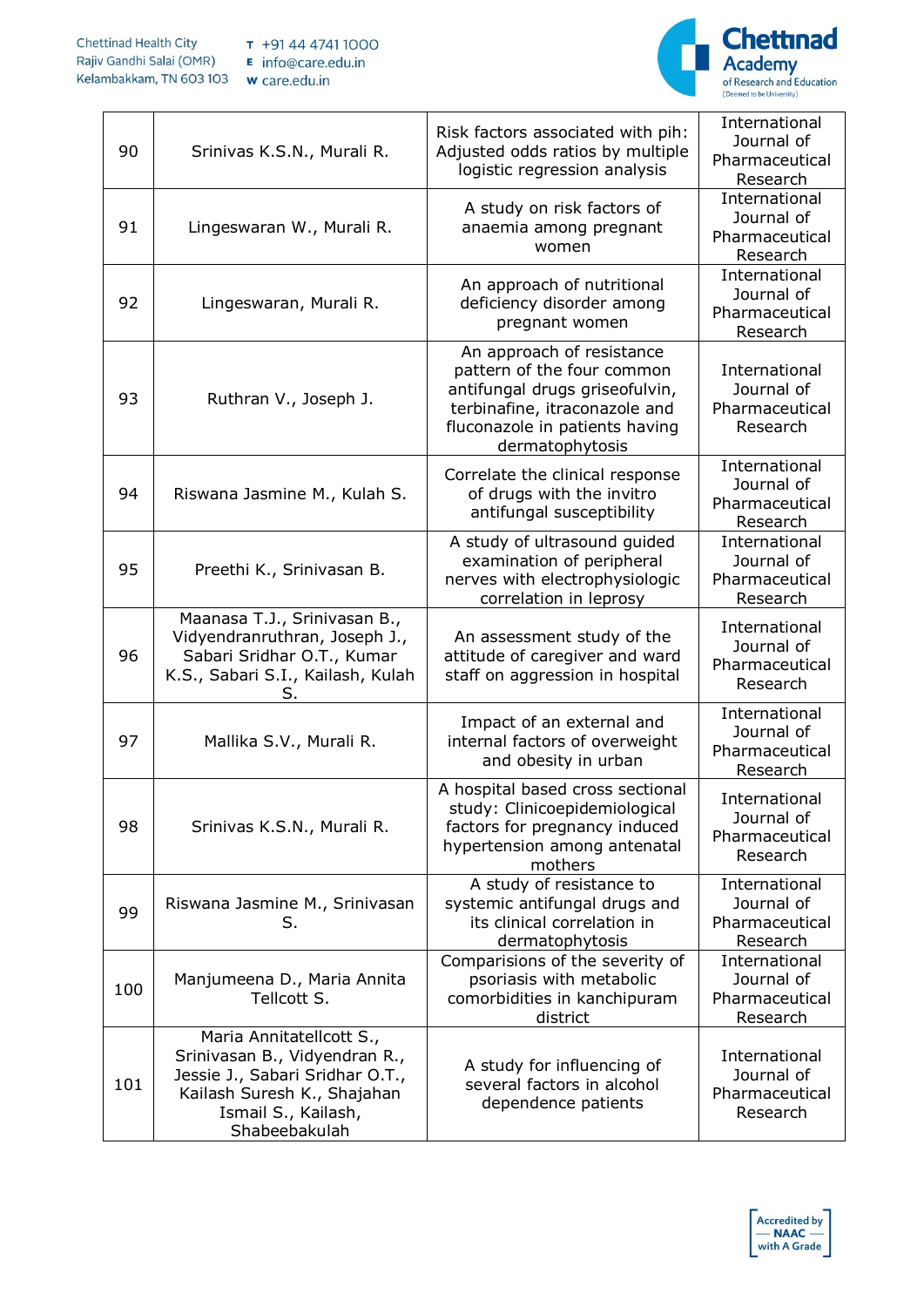

| 102 | Maanasa T.J., Srinivasan B.,<br>Ruthran V., Joseph J., Sabari<br>Sridhar O.T., Kumar K.S.,<br>Sabari S.I., Kulah K.S. | Prevalence, patterns and<br>predictors of aggression among<br>psychiatric inpatients in a<br>general hospital setting                                      | International<br>Journal of<br>Pharmaceutical<br>Research |
|-----|-----------------------------------------------------------------------------------------------------------------------|------------------------------------------------------------------------------------------------------------------------------------------------------------|-----------------------------------------------------------|
| 103 | Mallika S.V., Murali R.                                                                                               | A study on the pattern of body<br>image perception among<br>adolescents in urban chennai                                                                   | International<br>Journal of<br>Pharmaceutical<br>Research |
| 104 | Loganathan S., Murali R.                                                                                              | The determinants of self care<br>practices by using dsme to<br>facilitate the patients in<br>Kanchipuram district                                          | International<br>Journal of<br>Pharmaceutical<br>Research |
| 105 | Sudharsan B., Ravivarman G.                                                                                           | Prevalence of urinary<br>incontinence and its impact on<br>quality of life among elderly in<br>Kanchipuram district                                        | International<br>Journal of<br>Pharmaceutical<br>Research |
| 106 | Shivasakthimani R., Ravivarman<br>G.                                                                                  | A study on anti-rabies vaccine<br>among dog bite victims in<br>Chennai region                                                                              | International<br>Journal of<br>Pharmaceutical<br>Research |
| 107 | Kavin Amuthan A.M., Raja<br>Purushothaman J.                                                                          | Connection of femoral neck with<br>gender of study to distinguish<br>the prevalence of regional<br>osteoporosis in patients                                | International<br>Journal of<br>Pharmaceutical<br>Research |
| 108 | Vetri Kumar M.K., Narayana<br>Reddy M.                                                                                | Association of femoral neck with<br>nutritional status of study to<br>know the prevalence of regional<br>osteoporosis in patients                          | International<br>Journal of<br>Pharmaceutical<br>Research |
| 109 | Ganavi G., Reena F.F.                                                                                                 | Evocative study to identify the<br>prevalence of regional<br>osteoporosis in patients                                                                      | International<br>Journal of<br>Pharmaceutical<br>Research |
| 110 | Rajaguru G., Arun Ganesh C.                                                                                           | Relationship of femoral neck<br>with age group of study to<br>recognize the prevalence of<br>osteoporosis in patients                                      | International<br>Journal of<br>Pharmaceutical<br>Research |
| 111 | Narayana Reddy M., Vetri<br>Kumar M.K.                                                                                | Relationship of femoral bone<br>density with gender of study to<br>be acquainted with the<br>prevalence of regional<br>osteoporosis in patients            | International<br>Journal of<br>Pharmaceutical<br>Research |
| 112 | Fenn D.J., Narayana Reddy M.                                                                                          | An examination of nutritional<br>status: To know the prevalence<br>of regional osteoporosis                                                                | International<br>Journal of<br>Pharmaceutical<br>Research |
| 113 | Narayana Reddy M., Vetri<br>Kumar M.K.                                                                                | Comparison of proportion of<br>osteoporosis based on between<br>spine and femur t-scores to<br>know the prevalence of regional<br>osteoporosis in patients | International<br>Journal of<br>Pharmaceutical<br>Research |
| 114 | Rajaguru G., Francis Reena F.J.                                                                                       | Analysis of femur bone density<br>in study to identify the<br>prevalence of regional<br>osteoporosis                                                       | International<br>Journal of<br>Pharmaceutical<br>Research |
| 115 | Umadevi L., Francis Reena F.J.                                                                                        | A study of association of<br>femoral bone density with age                                                                                                 | International<br>Journal of                               |

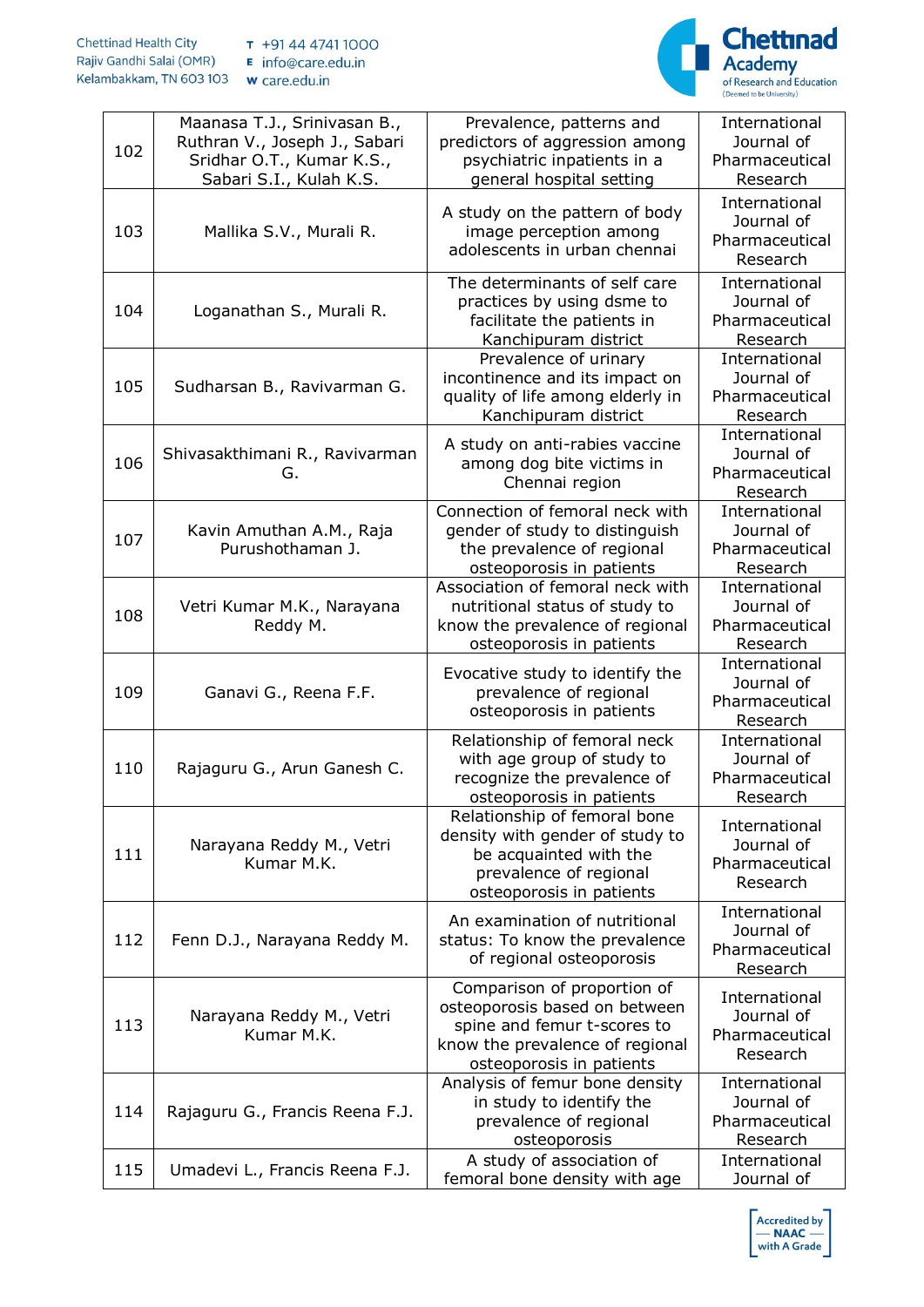

|     |                                 | group in patients                                             | Pharmaceutical               |
|-----|---------------------------------|---------------------------------------------------------------|------------------------------|
|     |                                 |                                                               | Research                     |
|     |                                 | Examination of femoral neck to                                | International                |
| 116 | Francis Reena F.J., Umadevi L.  | recognize the prevalence of                                   | Journal of<br>Pharmaceutical |
|     |                                 | regional osteoporosis in patients                             | Research                     |
|     |                                 |                                                               | International                |
|     | Vetri Kumar M.K., Narayana      | To know the prevalence of<br>regional osteoporosis in         | Journal of                   |
| 117 | Reddy M.                        | patients: Relationship of                                     | Pharmaceutical               |
|     |                                 | femoral neck with diabetes                                    | Research                     |
|     |                                 | Descriptive analysis of spine                                 | International                |
|     | Raja Purushothaman J., Kishore  | bone density in study to know                                 | Journal of                   |
| 118 | K.V.R.                          | the prevalence of regional                                    | Pharmaceutical               |
|     |                                 | osteoporosis in patients                                      | Research                     |
|     |                                 |                                                               | International                |
|     |                                 | Construction of association:                                  | Journal of                   |
| 119 | Ganesh C.A., Chandhar V.S.      | Femoral with nutritional status                               | Pharmaceutical               |
|     |                                 |                                                               | Research                     |
|     |                                 |                                                               | International                |
| 120 | Chandhar V.S., Kishore K.V.R.   | Evocation of physical pain of                                 | Journal of                   |
|     |                                 | osteoporosis in patients                                      | Pharmaceutical               |
|     |                                 |                                                               | Research                     |
|     |                                 | A study on involvement of spine                               | International                |
| 121 | Amuthan A.K., Rajaguru G.       | with gender of study to                                       | Journal of                   |
|     |                                 | distinguish the prevalence of                                 | Pharmaceutical               |
|     |                                 | regional osteoporosis                                         | Research                     |
|     |                                 | A study to know the prevalence<br>of regional osteoporosis in | International                |
| 122 | Ganavi G., Kavin Amuthan A.M.   | patients based on the                                         | Journal of                   |
|     |                                 | association of spine with                                     | Pharmaceutical               |
|     |                                 | diabetes                                                      | Research                     |
|     |                                 | Association of spine with                                     | International                |
|     |                                 | religion of study to know the                                 | Journal of                   |
| 123 | Arun Ganesh C., Chandhar V.S.   | prevalence of regional                                        | Pharmaceutical               |
|     |                                 | osteoporosis in patients                                      | Research                     |
|     |                                 | Bone mineral density at                                       | International                |
| 124 | Kavin Amuthan A.M., Narayana    | different sites to know the                                   | Journal of                   |
|     | Reddy M.                        | prevalence of regional                                        | Pharmaceutical               |
|     |                                 | osteoporosis in patients                                      | Research                     |
|     |                                 | Association of spine with age                                 | International                |
| 125 | Fenn D.J., Chandhar V.S.        | group of study to know the                                    | Journal of                   |
|     |                                 | prevalence of regional                                        | Pharmaceutical               |
|     |                                 | osteoporosis in patients                                      | Research                     |
|     |                                 | A descriptive study for<br>identifying the prevalence of      | International                |
| 126 | Vetri Kumar M.K., Ganavi G.     | regional osteoporosis in patients                             | Journal of                   |
|     |                                 | using association of femoral                                  | Pharmaceutical               |
|     |                                 | with religion                                                 | Research                     |
|     |                                 | Effects of mate, renal, and                                   |                              |
|     |                                 | subclinical hypothyroidism on                                 | International                |
|     | Francis Reena F.J., Umadevi L., | perinatal and neuro                                           | Journal of                   |
| 127 | Rajaguru G.                     | developmental outcomes in                                     | Pharmaceutical               |
|     |                                 | infants-a prospective cohort                                  | Research                     |
|     |                                 | study                                                         |                              |
| 128 | Kishore K.V.R., Narayana Reddy  | Clinical accuracy of mcmurray                                 | International                |
|     | М.                              | test and thessaly test in                                     | Journal of                   |

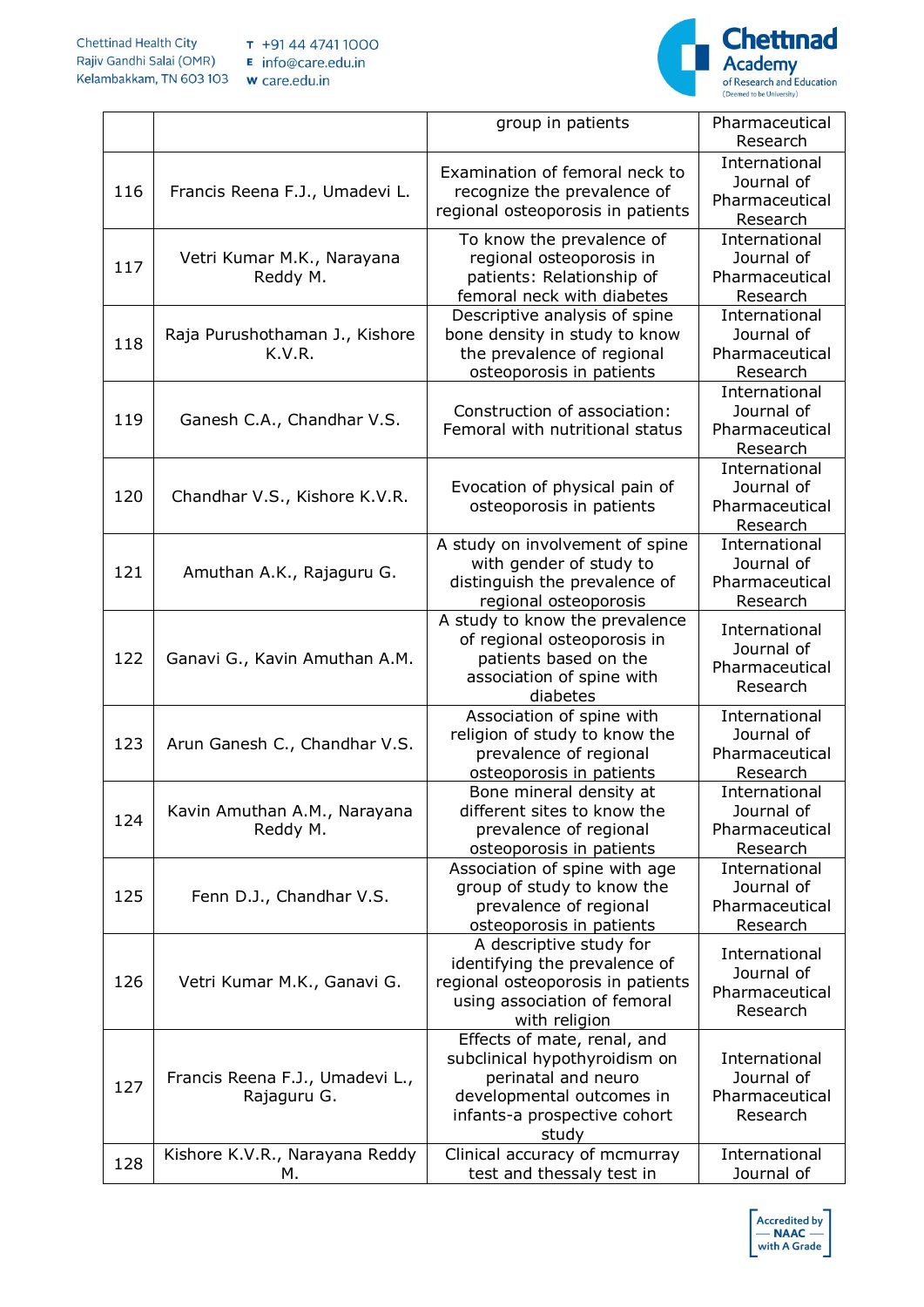

|     |                                                                     | meniscal injuries and their<br>correlation with MRI                                                                                                                  | Pharmaceutical<br>Research                                |
|-----|---------------------------------------------------------------------|----------------------------------------------------------------------------------------------------------------------------------------------------------------------|-----------------------------------------------------------|
| 129 | Raja Purushothaman J.,<br>Narayana Reddy M.                         | Clinico-radiological outcome of<br>fracture middle 3rd clavicle<br>treated non-operatively and<br>with plate osteo synthesis-A<br>comparative study                  | International<br>Journal of<br>Pharmaceutical<br>Research |
| 130 | Vetri Kumar M.K., Narayana<br>Reddy M.                              | A comparative study of<br>functional outcome in patients<br>with early osteoarthritis of knee<br>treated with platelet-rich<br>plasma with conventional<br>treatment | International<br>Journal of<br>Pharmaceutical<br>Research |
| 131 | Fenn D.J., Narayana Reddy M.                                        | An investigation of injury<br>parameters of regional<br>osteoporosis in patients                                                                                     | International<br>Journal of<br>Pharmaceutical<br>Research |
| 132 | Arun Ganesh C., Umadevi L.,<br>Ganavi G.                            | Seroprevalence of antibodies to<br>hepatitis a virus in paediatric<br>outpatients attending a tertiary<br>care hospital-a cross-sectional<br>study                   | International<br>Journal of<br>Pharmaceutical<br>Research |
| 133 | Kavin Amuthan A.M., Narayana<br>Reddy M.                            | Functional outcome with usage<br>of internal fixation in intra-<br>articular distal radius fractures                                                                 | International<br>Journal of<br>Pharmaceutical<br>Research |
| 134 | Chandhar V.S., Narayana Reddy<br>М.                                 | A comparatives study of<br>unstable intertrochanteric<br>fracture of femur treated with<br>dynamic hip screw versus<br>proximal femoral nail                         | International<br>Journal of<br>Pharmaceutical<br>Research |
| 135 | Mohan P.A., Murali R.                                               | An efficient approach of the<br>morbidity pattern of elderly<br>population based on bmi                                                                              | International<br>Journal of<br>Pharmaceutical<br>Research |
| 136 | Fenn D.J., Reddy M.N.                                               | Analysis of socio-demographic<br>parameters for prevalence of<br>regional osteoporosis in patients                                                                   | Journal of<br>International<br>Pharmaceutical<br>Research |
| 137 | Aila L.A., Sudhakar K.S.,<br>Premnath G., Shankar C., Janti<br>S.S. | Optical coherence tomography<br>analysis of Macula in patients<br>with clinical diabetic retinopathy                                                                 | Journal of<br>International<br>Pharmaceutical<br>Research |
| 138 | Prabakaran S., Thirunavukarasu<br>Ρ.                                | Comparison of pre-OP and post-<br>OP snot outcome in patients<br>with Atopy underwent fess                                                                           | Journal of<br>International<br>Pharmaceutical<br>Research |
| 139 | Charanya C., Sudhakar K.S.,<br>Shankar C., Premnath G.              | Correlation of severity of<br>diabetic retinopathy with<br>reference to lipid profile, body<br>mass index and glycemic<br>control (HBA1C)                            | Journal of<br>International<br>Pharmaceutical<br>Research |
| 140 | Bharranitharan A., Sakuntala<br>S.R.                                | A study on serum magnesium<br>level and it's correlation with<br>Microvascular complications in<br>type 2 DM                                                         | Journal of<br>International<br>Pharmaceutical<br>Research |

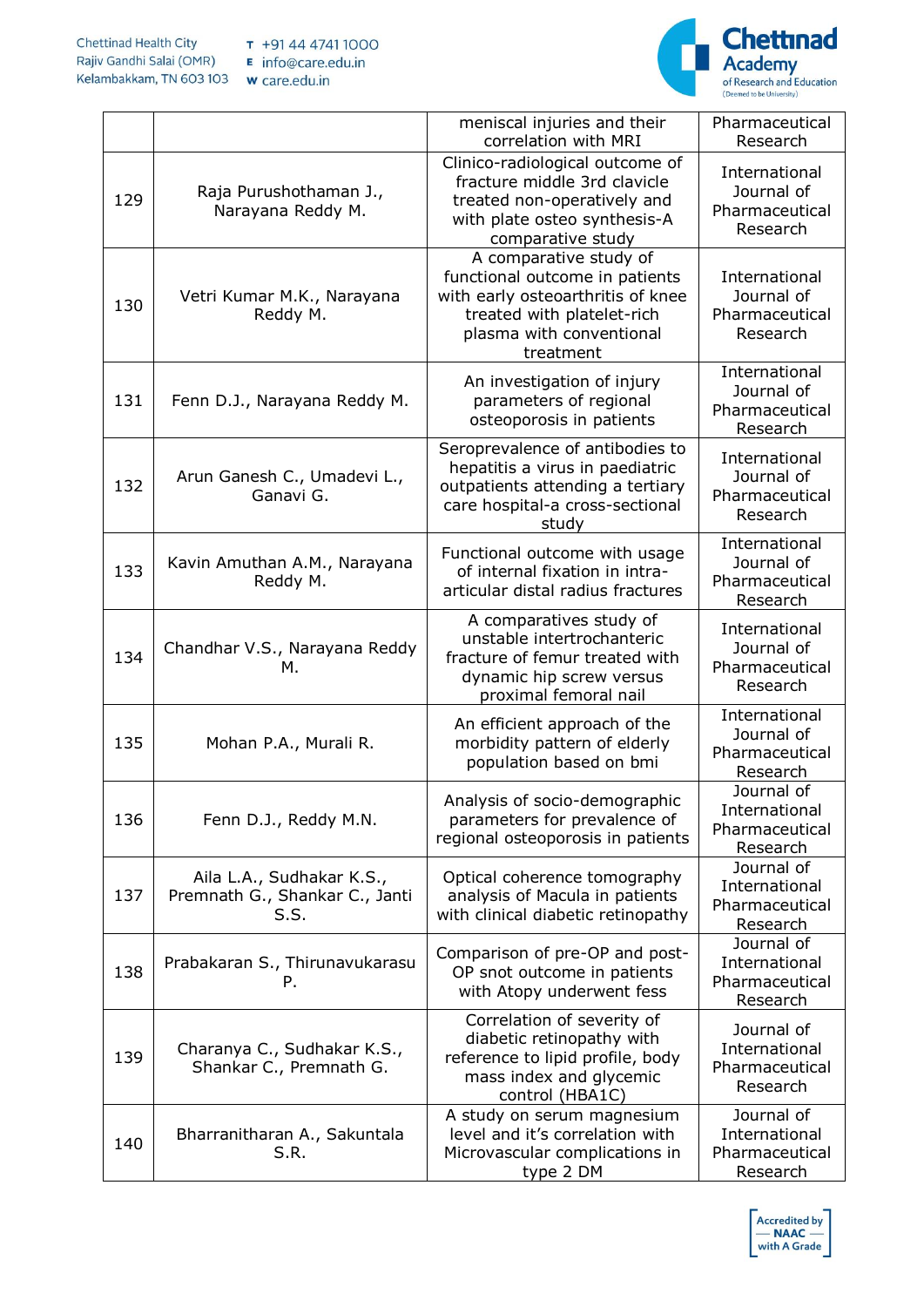**Chettinad Health City** T +91 44 4741 1000 Rajiv Gandhi Salai (OMR) E info@care.edu.in Kelambakkam, TN 603 103 w care.edu.in



| 141 | Matheen A.M., Pandurangan R.,<br>Manoj V., Sudhakar K.S.,<br>Shankar C., Janti S.S. | The study of variation in intra-<br>ocular pressure after ND-YAG<br>capsulotomy using non-contact<br>tonometry and applanation<br>tonometer                       | Journal of<br>International<br>Pharmaceutical<br>Research |
|-----|-------------------------------------------------------------------------------------|-------------------------------------------------------------------------------------------------------------------------------------------------------------------|-----------------------------------------------------------|
| 142 | Namasivaya Navin R.B.,<br>Rajasekaran S.                                            | A study on prevalence of<br>hearing impairment for<br>audiological profile<br>inhypothyroid patients                                                              | Journal of<br>International<br>Pharmaceutical<br>Research |
| 143 | Munish N., Chellaiyan V.G.,<br>Ravivarman G.                                        | Pattern & factors influencing the<br>occurrence of road traffic<br>injuries - A hospital based<br>cross-sectional study                                           | Journal of<br>International<br>Pharmaceutical<br>Research |
| 144 | Namasivaya Navin R.B.,<br>Rajasekaran S.                                            | A study on audiometric<br>assessment of hypothyroidism<br>patients                                                                                                | Journal of<br>International<br>Pharmaceutical<br>Research |
| 145 | Munish N., Chellaiyan V.G.,<br>Ravivarman G.                                        | An approach of measuring the<br>amount of road traffic injuries<br>by pattern                                                                                     | Journal of<br>International<br>Pharmaceutical<br>Research |
| 146 | Munish N., Chellaiyan V.G.,<br>Ravivarman G.                                        | A study on road traffic injuries<br>influenced by vehicular risk<br>factors                                                                                       | Journal of<br>International<br>Pharmaceutical<br>Research |
| 147 | Anisha Mohan P., Murali R.,<br>Ravivarman G.                                        | Classifications of elderly<br>population based on<br>hypertension                                                                                                 | Journal of<br>International<br>Pharmaceutical<br>Research |
| 148 | Mohan P.A., Murali R.                                                               | An approach on elderly<br>population quality life based on<br>sources of income                                                                                   | Journal of<br>International<br>Pharmaceutical<br>Research |
| 149 | Namasivaya Navin R.B.,<br>Rajasekaran S.                                            | A study on Audiological profile<br>in hypothyroid patients                                                                                                        | Journal of<br>International<br>Pharmaceutical<br>Research |
| 150 | Anisha Mohan P., Murali R.,<br>Ravivarman G., Chellaiyan V.G.                       | Classification of elderly<br>population based on quality of<br>life scores                                                                                        | Journal of<br>International<br>Pharmaceutical<br>Research |
| 151 | Anisha Mohan P., Murali R.,<br>Ravivarman G.                                        | Study of morbidity pattern in<br>rural area                                                                                                                       | Journal of<br>International<br>Pharmaceutical<br>Research |
| 152 | Prabakaran S., Thirunavukarasu<br>Ρ.                                                | Prospective study of pre-<br>operative CT scan, per<br>operative findings and Sino<br>nasal outcome in patients with<br>chronic rhinosinusitis<br>undergoing fess | Journal of<br>International<br>Pharmaceutical<br>Research |
| 153 | Munish N., Chellaiyan V.G.,<br>Ravivarman G.                                        | Frequencies measure on road<br>traffic injuries by an<br>environmental risk factor                                                                                | Journal of<br>International<br>Pharmaceutical<br>Research |

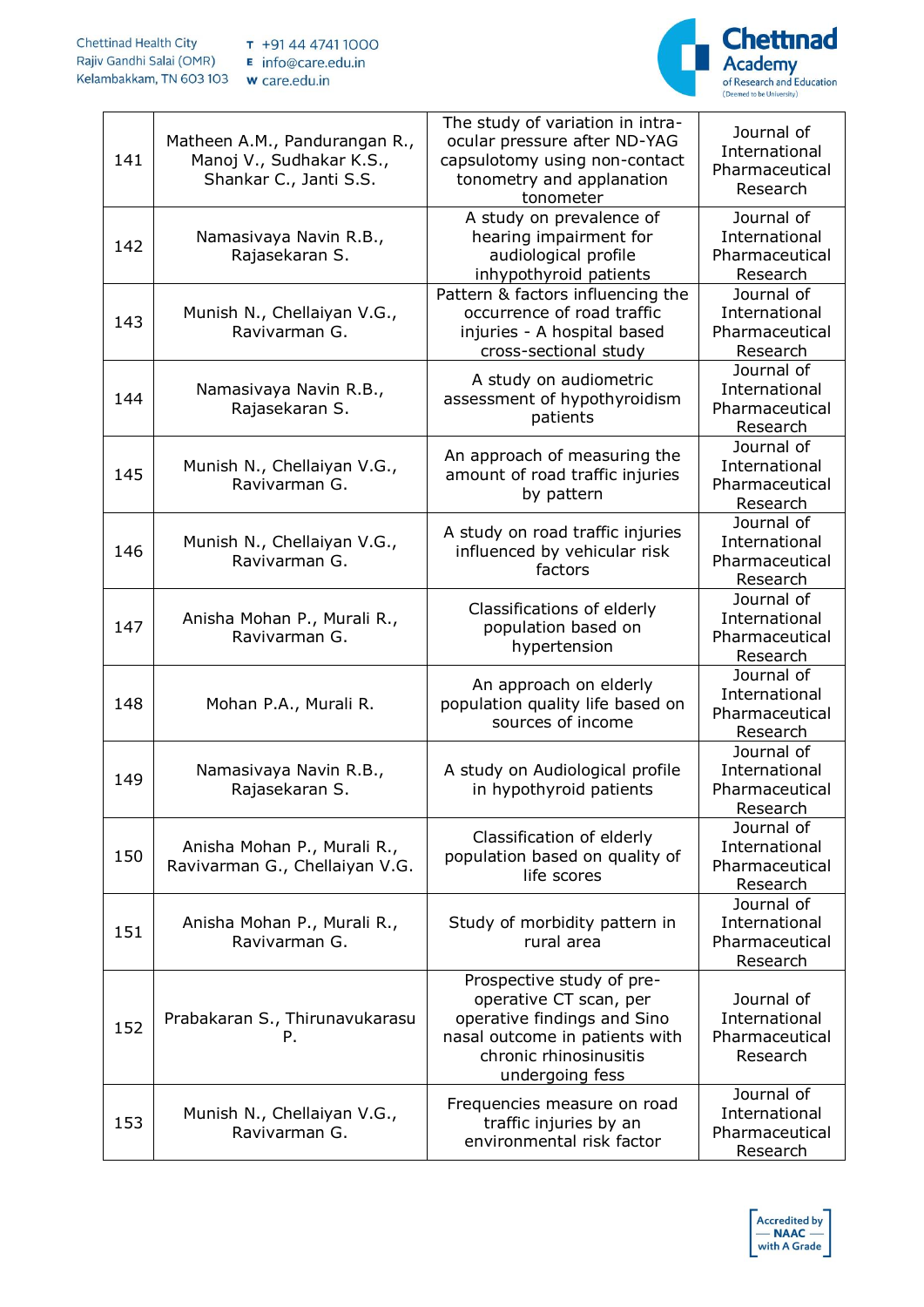

| 154 | Anisha Mohan P., Murali R.,<br>Chellaiyan V.G.                                            | Morbidity pattern of elderly<br>population based on self-<br>reported complaints in a rural<br>area of Tamil Nadu                                    | Journal of<br>International<br>Pharmaceutical<br>Research |
|-----|-------------------------------------------------------------------------------------------|------------------------------------------------------------------------------------------------------------------------------------------------------|-----------------------------------------------------------|
| 155 | Anisha Mohan P., Murali R.                                                                | Case study on diabetes mellitus<br>morbidity pattern of elderly<br>population                                                                        | Journal of<br>International<br>Pharmaceutical<br>Research |
| 156 | Anisha Mohan P., Murali R.                                                                | Distribution of socio-<br>demographic variables among<br>study participants for the<br>morbidity pattern                                             | Journal of<br>International<br>Pharmaceutical<br>Research |
| 157 | Anisha Mohan P., Murali R.                                                                | Morbidity pattern of elderly<br>population based on<br>osteoarthritis                                                                                | Journal of<br>International<br>Pharmaceutical<br>Research |
| 158 | Mohan P.A., Murali R.,<br>Ravivarman G.                                                   | Case study on diabetes mellitus<br>morbidity pattern of elderly<br>population                                                                        | Journal of<br>International<br>Pharmaceutical<br>Research |
| 159 | Anisha Mohan P., Murali R.                                                                | Classifications of substance<br>abuse for elderly population                                                                                         | Journal of<br>International<br>Pharmaceutical<br>Research |
| 160 | Anisha Mohan P., Murali R.,<br>Ravivarman G.                                              | A novel approach on disease<br>morbidity in a rural Area                                                                                             | Journal of<br>International<br>Pharmaceutical<br>Research |
| 161 | Prabakaran S., Thirunavukarasu<br>Ρ.                                                      | Comparison of pre-OP and post-<br>OP snot outcome in patients<br>with CRS                                                                            | Journal of<br>International<br>Pharmaceutical<br>Research |
| 162 | Munish N., Chellaiyan V.G.,<br>Ravivarman G.                                              | The occurrence of road traffic<br>injuries influenced by human<br>risk factors                                                                       | Journal of<br>International<br>Pharmaceutical<br>Research |
| 163 | Anisha Mohan P., Murali R.                                                                | Study on morbidity profile and<br>quality of life among elderly<br>population                                                                        | Journal of<br>International<br>Pharmaceutical<br>Research |
| 164 | Danis Vijay D., Jayanthi S.,<br>Meenakshi N., Meharaj S.H.S.,<br>Sujhithra A., Perumal J. | Characterization of virulence<br>factors, antifungal resistance<br>with ERG-11 gene among<br>Candida species isolated from<br>pulmonary samples      | Microbial<br>Pathogenesis                                 |
| 165 | Gnanakkumaar P., Murugesan<br>R., Ahmed S.S.S.J.                                          | Gene Regulatory Networks in<br>Peripheral Mononuclear Cells<br>Reveals Critical Regulatory<br>Modules and Regulators of<br><b>Multiple Sclerosis</b> | Scientific<br>Reports                                     |
| 166 | Kumar H.R.V., Elancheran M.,<br>Dhamotharan S.R., Indrani J.C.                            | Novel PALB2 deleterious<br>mutations in breast cancer<br>patients from South Indian<br>population                                                    | Gene Reports                                              |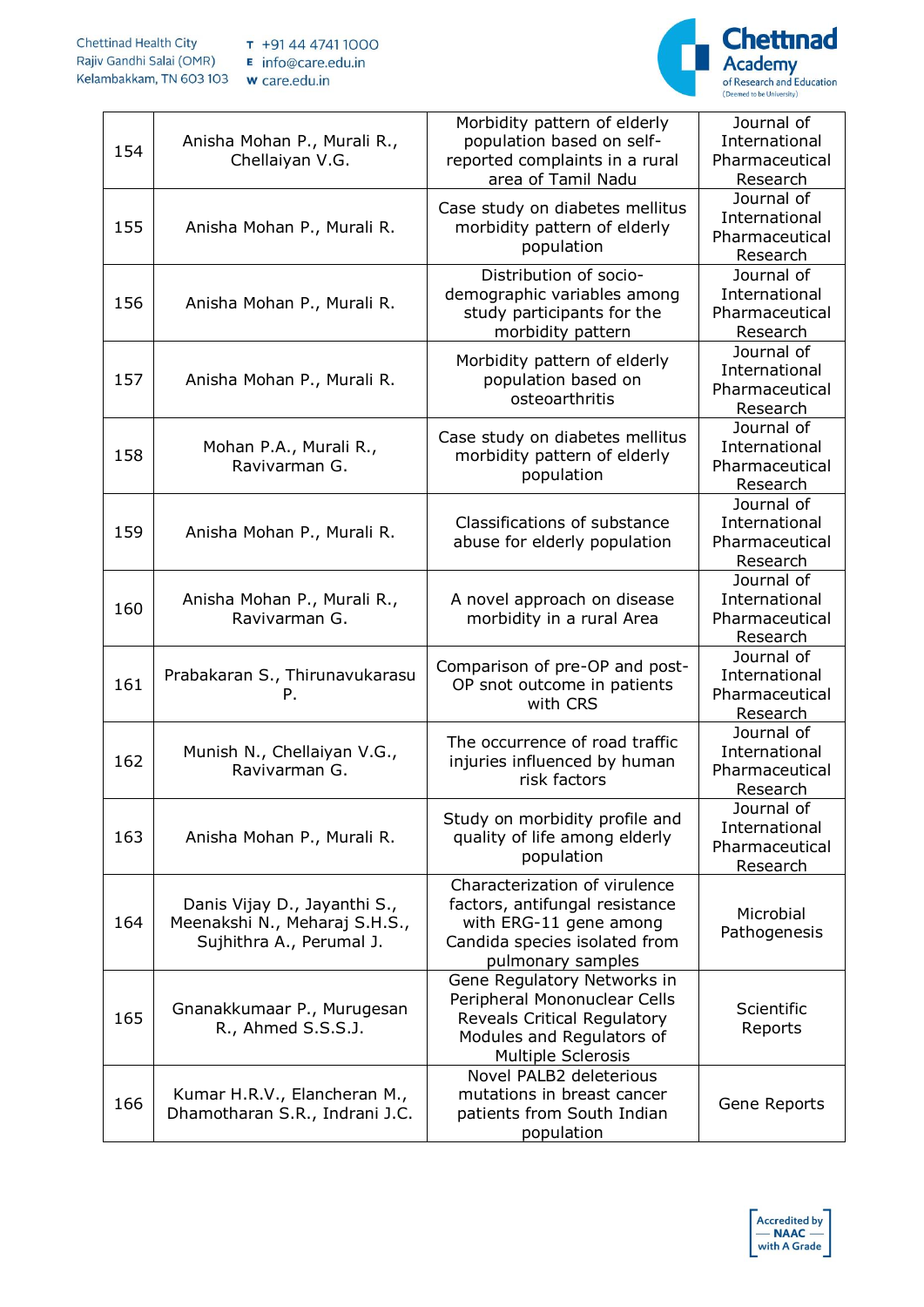

| 167 | Madhubala V., Kalaivani T.,<br>Kirubha A., Prakash J.S.,<br>Manigandan V., Dara H.K.                                                             | Study of structural and<br>magnetic properties of<br>hydro/solvothermally<br>synthesized a-Fe2O3<br>nanoparticles and its toxicity<br>assessment in zebrafish<br>embryos     | <b>Applied Surface</b><br>Science                                                       |
|-----|--------------------------------------------------------------------------------------------------------------------------------------------------|------------------------------------------------------------------------------------------------------------------------------------------------------------------------------|-----------------------------------------------------------------------------------------|
| 168 | Nawaz Ahmed S.K., Sreenivasan<br>м.                                                                                                              | Determination of sex using<br>various parameters of hyoid<br>bone                                                                                                            | Indian Journal<br>of Forensic<br>Medicine and<br>Toxicology                             |
| 169 | Chellaiyan V.G., Yasmin N.A.,<br>Taneja N.                                                                                                       | Telemedicine: New technology,<br>new promises?                                                                                                                               | Indian Journal<br>of Community<br>Health                                                |
| 170 | Varghese S., Gowtham Kumar<br>S.                                                                                                                 | Prevalence of micro albuminuria<br>and diagnostic accuracy of urine<br>dipstick for the screening of<br>diabetic nephropathy in type 2<br>diabetes patients                  | Biocatalysis and<br>Agricultural<br>Biotechnology                                       |
| 171 | Palaniraj S., Murugesan R.,<br>Narayan S.                                                                                                        | Chlorogenic acid- loaded<br>calcium phosphate chitosan<br>nanogel as biofilm degradative<br>materials                                                                        | International<br>Journal of<br>Biochemistry<br>and Cell Biology                         |
| 172 | Das B., Girigoswami A., Pal P.,<br>Dhara S.                                                                                                      | Manganese oxide-carbon<br>quantum dots nano-composites<br>for fluorescence/magnetic<br>resonance (T1)dual mode<br>bioimaging, long term cell<br>tracking, and ROS scavenging | <b>Materials</b><br>Science and<br>Engineering C                                        |
| 173 | Gopinath M., Nandy S.K.,<br>Jothimani G., Malayaperumal S.,<br>Mishra B.K., Di Liddo R., Pathak<br>S.                                            | Role of heparin sodium salt in<br>the modulation of human<br>umbilical cord-derived<br>mesenchymal stem cell<br>differentiation                                              | Journal of<br>Applied<br>Biotechnology<br>Reports                                       |
| 174 | Ravishankar K., Venkatesan M.,<br>Desingh R.P., Mahalingam A.,<br>Sadhasivam B., Subramaniyam<br>R., Dhamodharan R.                              | Biocompatible hydrogels of<br>chitosan-alkali lignin for<br>potential wound healing<br>applications                                                                          | <b>Materials</b><br>Science and<br>Engineering C                                        |
| 175 | Venkatesan M., Arumugam V.,<br>Pugalendi R., Ramachandran K.,<br>Sengodan K., Vijayan S.R.,<br>Sundaresan U., Ramachandran<br>S., Pugazhendhi A. | Antioxidant, anticoagulant and<br>mosquitocidal properties of<br>water soluble polysaccharides<br>(WSPs) from Indian seaweeds                                                | Process<br>Biochemistry                                                                 |
| 176 | Princy A.S., Rajeswari M.                                                                                                                        | Assessment of patient<br>satisfaction by physician<br>assistants in super specialty<br>hospital                                                                              | International<br>Journal of<br>Engineering and<br>Advanced<br>Technology                |
| 177 | Princy A.S., Rajeswari M.                                                                                                                        | Assessing competency of<br>community healthcare workers                                                                                                                      | International<br>Journal of<br>Innovative<br>Technology and<br>Exploring<br>Engineering |
| 178 | Jeyasubramanian K., Muthuselvi<br>M., Hikku G.S., Muthusankar E.                                                                                 | Improving electrochemical<br>performance of reduced                                                                                                                          | Journal of<br>Colloid and                                                               |

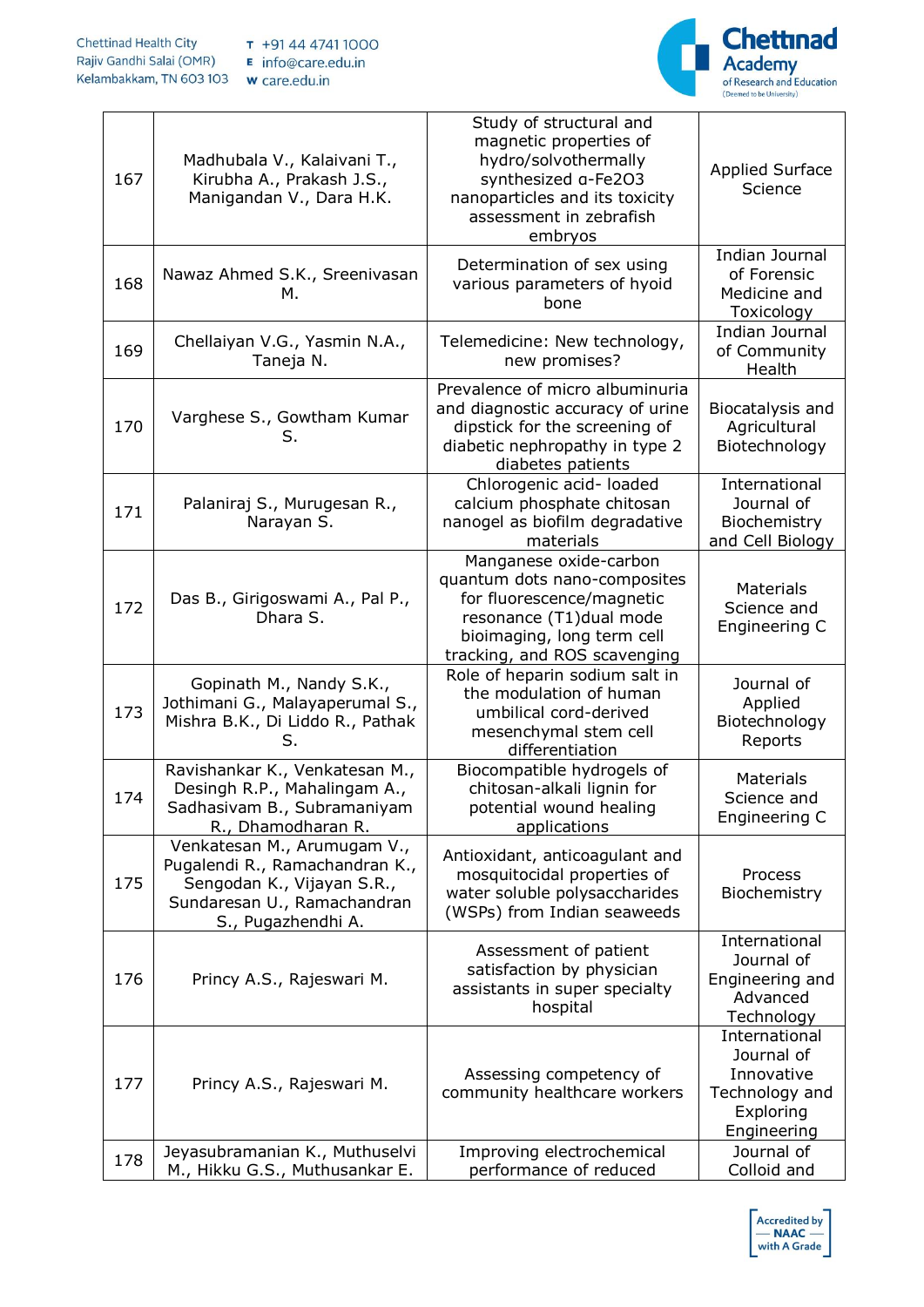

|     |                                                                                                                                                      | graphene oxide by<br>counteracting its aggregation<br>through intercalation of<br>nanoparticles                                                                                          | Interface<br>Science                                                      |
|-----|------------------------------------------------------------------------------------------------------------------------------------------------------|------------------------------------------------------------------------------------------------------------------------------------------------------------------------------------------|---------------------------------------------------------------------------|
| 179 | Shekhar S., Sundaramanickam<br>A., Saranya K., Meena M.,<br>Kumaresan S., Balasubramanian<br>Т.                                                      | Production and characterization<br>of biosurfactant by marine<br>bacterium Pseudomonas<br>stutzeri (SSASM1)                                                                              | International<br>Journal of<br>Environmental<br>Science and<br>Technology |
| 180 | Radha Bai Prabhu T., Pandiyan<br>N., Sujatha N., Jawahar M.S.                                                                                        | Significance of isolating non-<br>tuberculous mycobacterial<br>organisms in infertile women<br>with tubal disease: an<br>observational study                                             | BJOG: An<br>International<br>Journal of<br>Obstetrics and<br>Gynaecology  |
| 181 | Das B., Girigoswami A., Dutta<br>A., Pal P., Dutta J., Dadhich P.,<br>Srivas P.K., Dhara S.                                                          | Carbon Nanodots Doped Super-<br>paramagnetic Iron Oxide<br>Nanoparticles for Multimodal<br>Bioimaging and Osteochondral<br>Tissue Regeneration via<br><b>External Magnetic Actuation</b> | <b>ACS</b><br><b>Biomaterials</b><br>Science and<br>Engineering           |
| 182 | Meyyappan A., Jagdish E.,<br>Jeevitha J.                                                                                                             | Bone cements in depressed<br>frontal bone fractures                                                                                                                                      | Annals of<br>Maxillofacial<br>Surgery                                     |
| 183 | Sreenivasan M., Ahmed S.K.N.                                                                                                                         | Osteometric gender<br>determination from head<br>diameters in adult femur                                                                                                                | Indian Journal<br>of Forensic<br>Medicine and<br>Toxicology               |
| 184 | Sreenivasan M., Ahmed S.K.N.                                                                                                                         | Estimation of stature from ulnar<br>length in living adult females of<br>tamil population                                                                                                | <b>Indian Journal</b><br>of Forensic<br>Medicine and<br>Toxicology        |
| 185 | Subramanian M., Thotakura B.,<br>Chandra Sekaran S.P., Jyothi<br>A.K., Sundaramurthi I.                                                              | Naringin ameliorates<br>streptozotocin-induced diabetes<br>through forkhead box m1-<br>mediated beta cell proliferation                                                                  | <b>Cells Tissues</b><br>Organs                                            |
| 186 | Murugesan M., Doshi K.,<br>Subbiah S.P.                                                                                                              | Transfusion practice in<br>obstetrics - Indian scenario                                                                                                                                  | Asian Journal of<br>Transfusion<br>Science                                |
| 187 | Jeevanandan G., Ganesh S.,<br>Arthilakshmi A.                                                                                                        | Kedo file system for root canal<br>preparation in primary teeth                                                                                                                          | Indian Journal<br>of Dental<br>Research                                   |
| 188 | Prakash J., Venkatesan M.,<br>Sebastian Prakash J J., Bharath<br>G., Anwer S., Veluswamy P.,<br>Prema D., Venkataprasanna<br>K.S., Venkatasubbu G.D. | Investigations on the in-vivo<br>toxicity analysis of reduced<br>graphene oxide/TiO 2<br>nanocomposite in zebrafish<br>embryo and larvae (Danio rerio)                                   | <b>Applied Surface</b><br>Science                                         |
| 189 | Vasudevan J.                                                                                                                                         | Is Modified Centor Score<br>Sensitive for Diagnosis of<br>Streptococcal Pharyngitis in<br>Indian Children?: Author's Reply                                                               | Indian<br>pediatrics                                                      |
| 190 | Ezhilvathani T.N., Balamurugan<br>S.                                                                                                                 | A comparative study and<br>histopathological evaluation of<br>pterygium excision with<br>amniotic membrane grafts<br>transplantation with fibrin glue<br>and vicryl suture               | International<br>Journal of<br>Current<br>Research and<br>Review          |

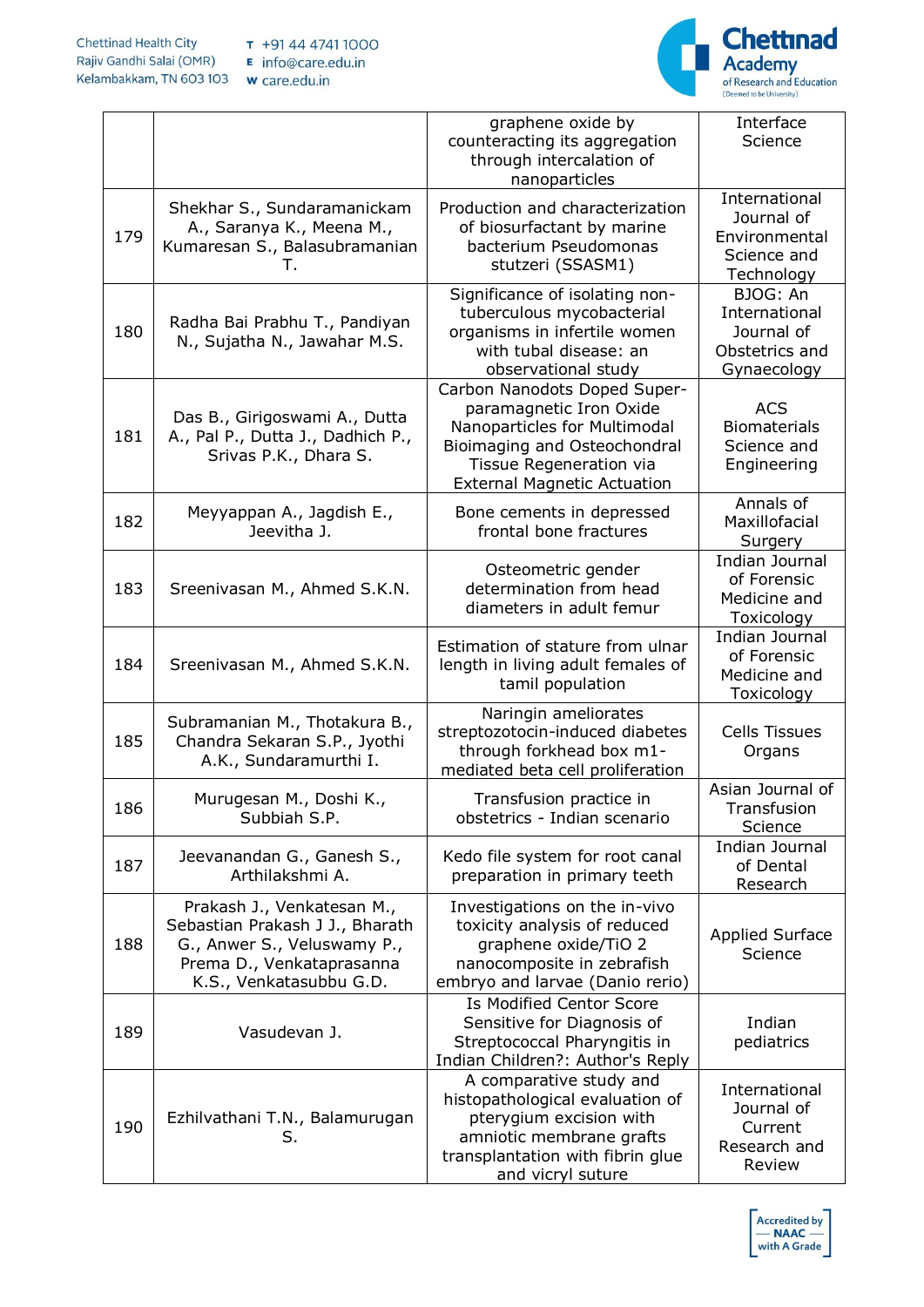

| 191 | Srinivasagopalane B., Andrew<br>Rajarathinam S.,<br>Balasubramaiyan T.                          | Clinical pertinence of<br>neutrophil-to- lymphocyte ratio<br>among hypertensives with<br>different grades and duration of<br>hypertension-an insight                                  | Clinical and<br>Experimental<br>Hypertension                |
|-----|-------------------------------------------------------------------------------------------------|---------------------------------------------------------------------------------------------------------------------------------------------------------------------------------------|-------------------------------------------------------------|
| 192 | Nayak P., Sharma S.B.,<br>Chowdary N.V.S.                                                       | Alpha-Tocopherol<br><b>Supplementation Restricts</b><br>Aluminium- and Ethanol-<br>Induced Oxidative Damage in<br>Rat Brain but Fails to Protect<br>Against Neurobehavioral<br>Damage | Journal of<br>Dietary<br>Supplements                        |
| 193 | Ramesh V.G.                                                                                     | Cerebrospinal fluid dynamics<br>study in clinical practice                                                                                                                            | Neurology India                                             |
| 194 | Ganesan R.V., Veerasamy K.K.,<br>Chittala M., Balasubramanian C.                                | Thalamic abscess caused by a<br>rare pathogen - Streptococcus<br>sanguinis - A report and a<br>review on thalamic abscess                                                             | Neurology India                                             |
| 195 | Babu A., Chellaswamy S.,<br>Muthukumar S., Pandey B.,<br>Jayaraj M., Francis S.                 | Bullous lichen planus: Case<br>report and review                                                                                                                                      | Journal of<br>Pharmacy and<br><b>Bioallied</b><br>Sciences  |
| 196 | Thendral V., Dharshni T.,<br>Ramalakshmi M., Girigoswami<br>A., Girigoswami K.                  | Cerium oxide nanocluster based<br>nanobiosensor for ROS<br>detection                                                                                                                  | Biocatalysis and<br>Agricultural<br>Biotechnology           |
| 197 | Subramanian M., Thotakura B.,<br>Sekaran S.P.C., Jyothi A.K.,<br>Sundaramurthi I.               | Naringin (4', 5, 7-<br>Trihydroxyflavanone 7-<br>Rhamnoglucoside) Attenuates<br>β-Cell Dysfunction in Diabetic<br>Rats through Upregulation of<br>PDX-1                               | <b>Cells Tissues</b><br>Organs                              |
| 198 | Jeen Robert R.B., Hikku G.S.,<br>Jeyasubramanian K., Jacobjose<br>J., Malkiya Rasalin Prince R. | ZnO nanoparticles impregnated<br>polymer composite as<br>superhydrophobic anti-corrosive<br>coating for Aluminium-6061<br>alloy                                                       | <b>Materials</b><br>Research<br><b>Express</b>              |
| 199 | Kalaivanan C., Subbarayan D.,<br>Kanna N., Nayar S.                                             | Capillary hemangioma: A<br>concurrent presentation in<br>ovary and fallopian tube                                                                                                     | Journal of Mid-<br>Life Health                              |
| 200 | Chellaiyan V.G., Suliankatchi<br>R.A.                                                           | Health research methodology<br>workshop: Evaluation with the<br>kirkpatrick model                                                                                                     | <b>National Medical</b><br>Journal of India                 |
| 201 | Muralidhar V., Raghav P., Das<br>P., Goel A.                                                    | A case from India of pleural<br>malignant mesothelioma<br>probably due to domestic and<br>environmental asbestos<br>exposure: A posthumous report                                     | <b>BMJ Case</b><br>Reports                                  |
| 202 | Lakshmi A., Vishnurekha C.,<br>Baghkomeh P.N.                                                   | Effect of theobromine in<br>antimicrobial activity: An in<br>vitro study                                                                                                              | Dental Research<br>Journal                                  |
| 203 | Karthik R., Manigandan V.,<br>Ebenezar K.K., Kavitha M.,<br>Saravanan R.                        | Structural characterization,<br>teratogenicity and in vitro avian<br>antimicrobial activity of<br>posterior salivary gland (PSG)<br>toxin from cuttlefish, Sepia<br>prashadi          | International<br>Journal of<br>Biological<br>Macromolecules |